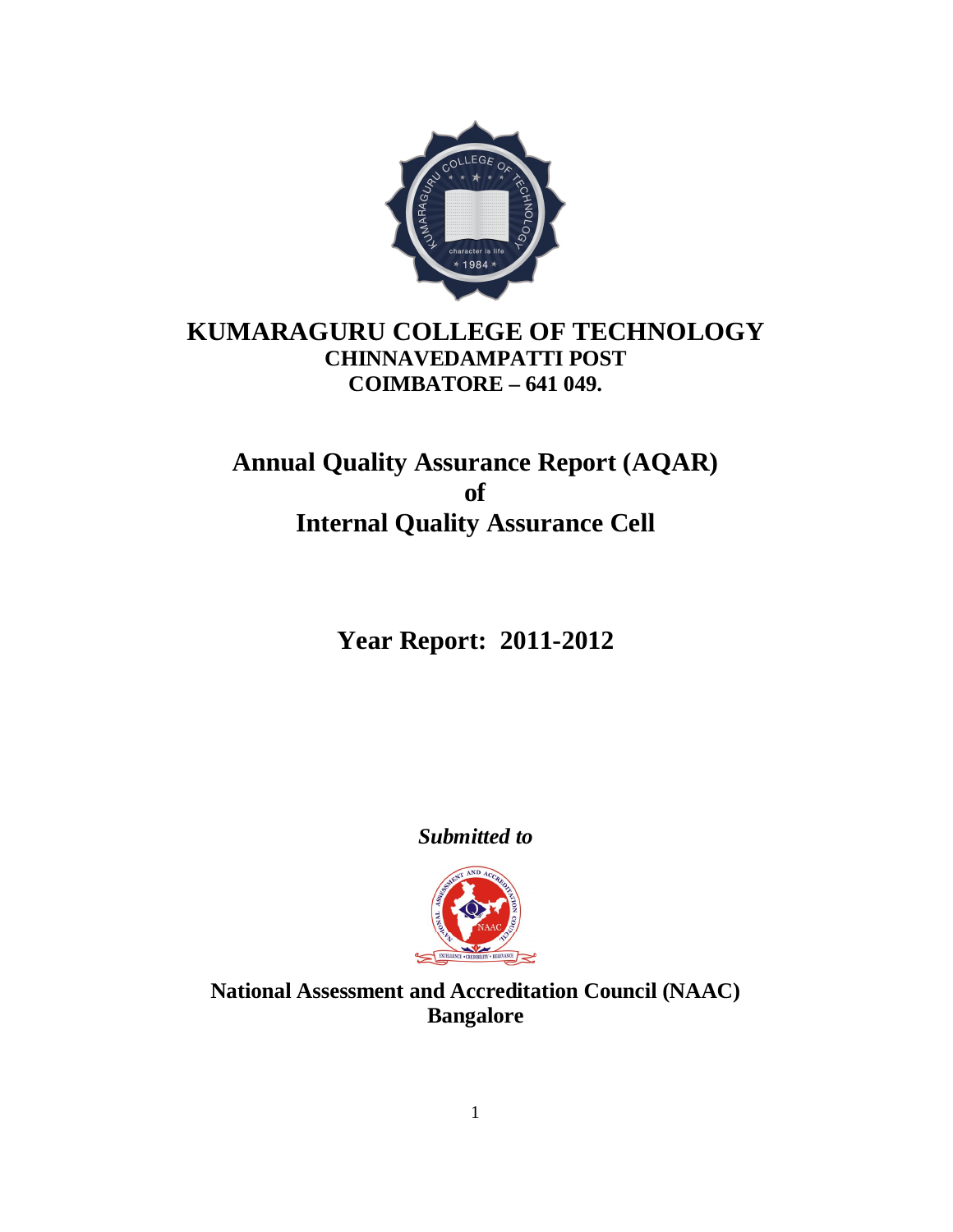# **ANNUAL QUALITY ASSURANCE REPORT (AQAR 2011-2012)**

# **1. Kindly provide the details of the institution**

| Name of Institution:                         | <b>Kumaraguru College of Technology</b> |
|----------------------------------------------|-----------------------------------------|
| Year of Establishment of the<br>Institution: | 1984                                    |
| Address Line 1:                              | Chinnavedampatti Post                   |
| Address Line 2:                              | <b>Coimbatore</b>                       |
| City/Town:                                   | <b>Coimbatore</b>                       |
| State:                                       | <b>Tamil Nadu</b>                       |
| Postal Code:                                 | 641 049                                 |
| Email Address:                               | info@kct.ac.in; principal@kct.ac.in     |

# **2. NAAC Accreditation/ Reaccreditation Details**

| Year of Accreditation<br>Reaccreditation: | January, 2009        |
|-------------------------------------------|----------------------|
| Current Grade:                            | <b>B</b> Grade       |
| CGPA:                                     | $2.67/4$ point scale |

### **3. Institutional Status**

# **Autonomous College**

# **4. Contact Person Details**

| Name of Head of Institution: | Dr.S.Ramachandran, Principal |
|------------------------------|------------------------------|
| Contact Phone:               | 0422-2661122                 |
| Email:                       | principal@kct.ac.in          |
| Website URL:                 | www.kct.ac.in                |
| Name of IQAC Co-ordinator    | <b>Prof.M.Prasad Kumar</b>   |
| Email:                       | adminprof@kct.ac.in          |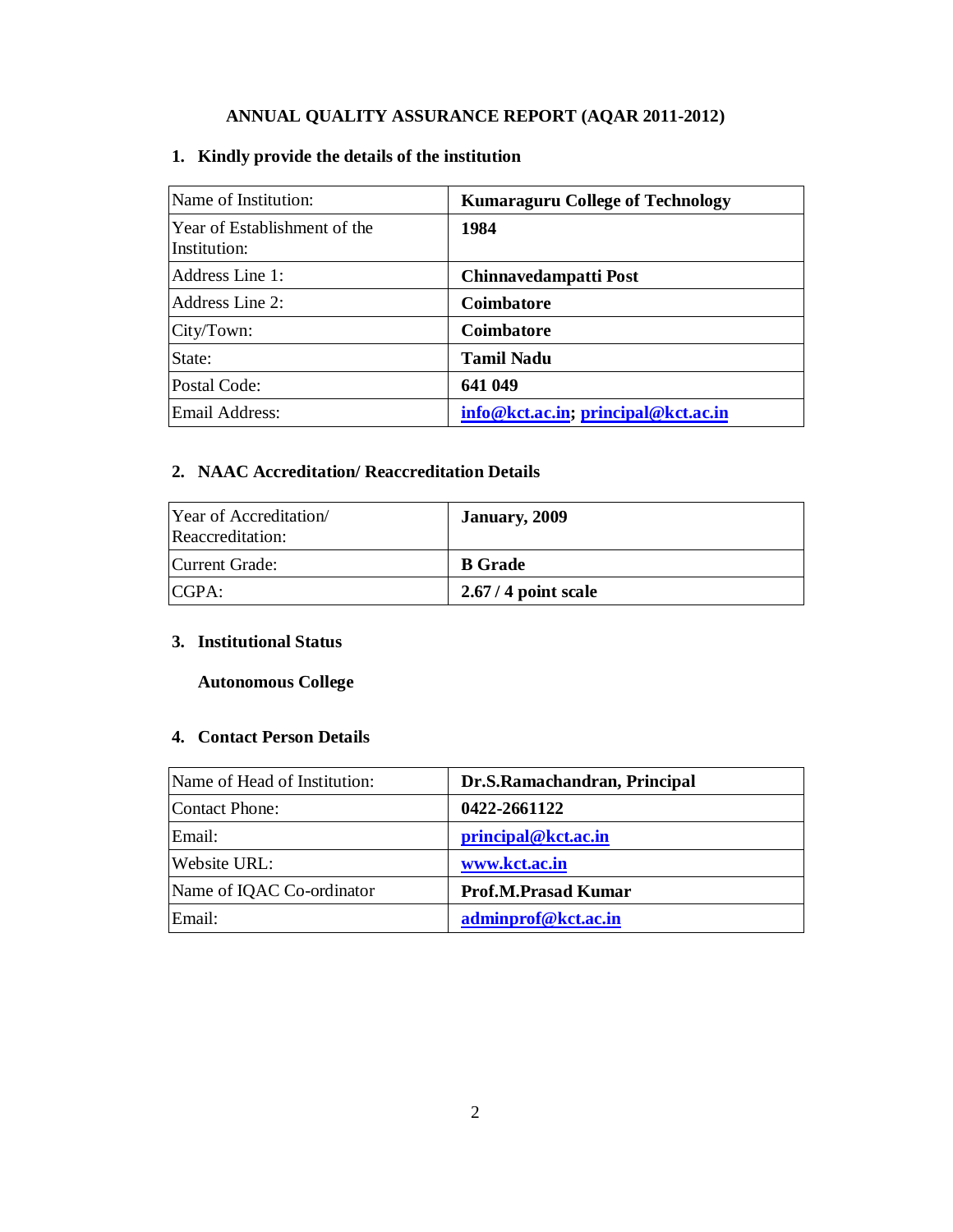# **SECTION I**

This section is related to institutional goals, vision and mission, academic programmes and activities, strategies and action plans for institution building.

# **5. Number of academic programmes existing (Enter a number; 0 for nil)**

| Undergraduate                           | u  |
|-----------------------------------------|----|
| Post Graduate (MCA/MBA)                 | 02 |
| Research Programmes (M.Phil/Ph.D.)      | 09 |
| Certificate Programmes                  |    |
| Professional Programmes (B.E / B.Tech.) | 13 |
| Professional Programmes (M.E / M.Tech.) | 14 |
| Other value added programmes            |    |
| Any other programme offered (Specify)   |    |

# **6. Details on Programme Development (Enter a number; 0 for nil)**

| New programmes added during the year                                              |   |
|-----------------------------------------------------------------------------------|---|
| New programmes designed                                                           |   |
| Programmes under revision                                                         |   |
| Interdepartmental collaborative programmes                                        | 3 |
| Inter institutional collaborative programmes                                      |   |
| Number of review committee recommendations implemented (Total)                    | 5 |
| Number of NAAC peer team recommendations implemented                              |   |
| Number of UGC/any other expert committee recommendations<br>implemented           |   |
| Number of review committee recommendation under implementation                    |   |
| Number of NAAC peer team recommendations under implementation                     | 3 |
| Number of UGC/ any other expert committee recommendations under<br>implementation | 3 |

# **7. Faculty Details (Enter a number; 0 for nil)**

| Total faculty strength required as per norms for all programmes | 289 |
|-----------------------------------------------------------------|-----|
| Total faculty on rolls                                          | 299 |
| Faculty added during the year                                   | 67  |
| Faculty positions vacant                                        | 04  |
| Faculty left during the year                                    | 42  |
| Total number of visiting faculty                                | 08  |
| Total number of guest faculty                                   | 07  |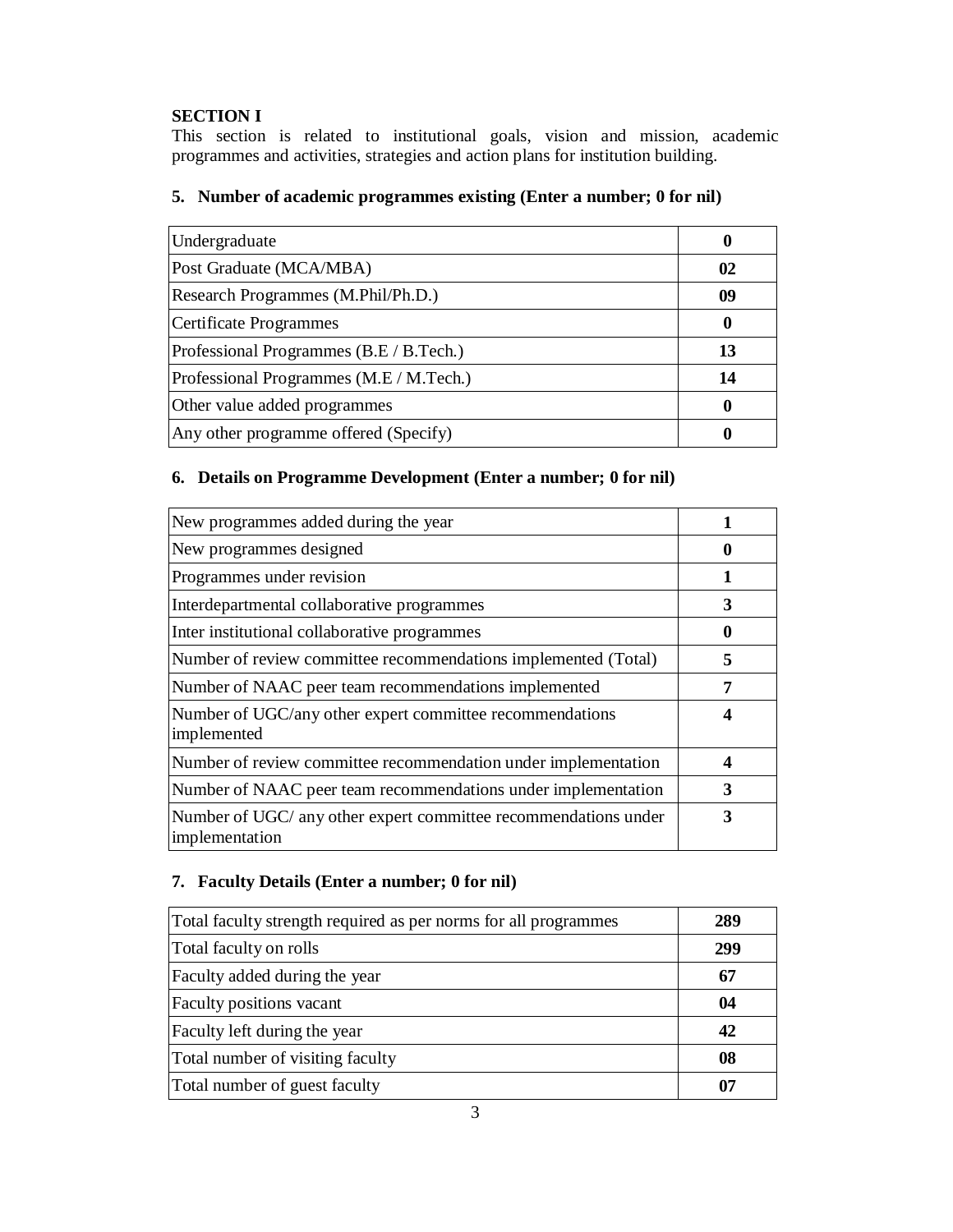### **8. Qualification of Faculty**

| Ph.D. and Above              | 52  |
|------------------------------|-----|
| M.Phil.                      | 76  |
| <b>Masters</b>               | 223 |
| Any other (Specify) (B.Tech) | 01  |

#### **9. Faculty qualification improvement**

| Ph.D. awarded to existing faculty            | 07 |
|----------------------------------------------|----|
| M. Phil. awarded to existing faculty         | 05 |
| Any other degree awarded to existing faculty |    |

# **10. Administrative Staff Details (Enter a number; 0 for nil)**

| Administrative staff (total sanctioned) | 140        |
|-----------------------------------------|------------|
| Administrative staff (Actual strength)  | <b>136</b> |
| Added during the year of reporting      | 10         |
| Left during the year                    | 14         |
| Number of posts vacant                  |            |

# **11. Technical Support Staff Details (Enter a number; 0 for nil)**

| <b>Technical Support Staff (Total sanctioned strength)</b> | 153 |
|------------------------------------------------------------|-----|
| Technical Support Staff (Actual strength)                  | 134 |
| Added during the year                                      | 15  |
| Left during the year                                       | 34  |
| Number of posts vacant                                     | 19  |

# **SECTION II**

This section surveys the quality sustenance and development activities during the year taken up by IQAC.

It reflects quality management structure, strategies, and processes which would enhance academic quality of the institution as perceived by faculty, students, alumni, and other stakeholders (social perception of the institution) in line with the vision, mission and goals of the institution.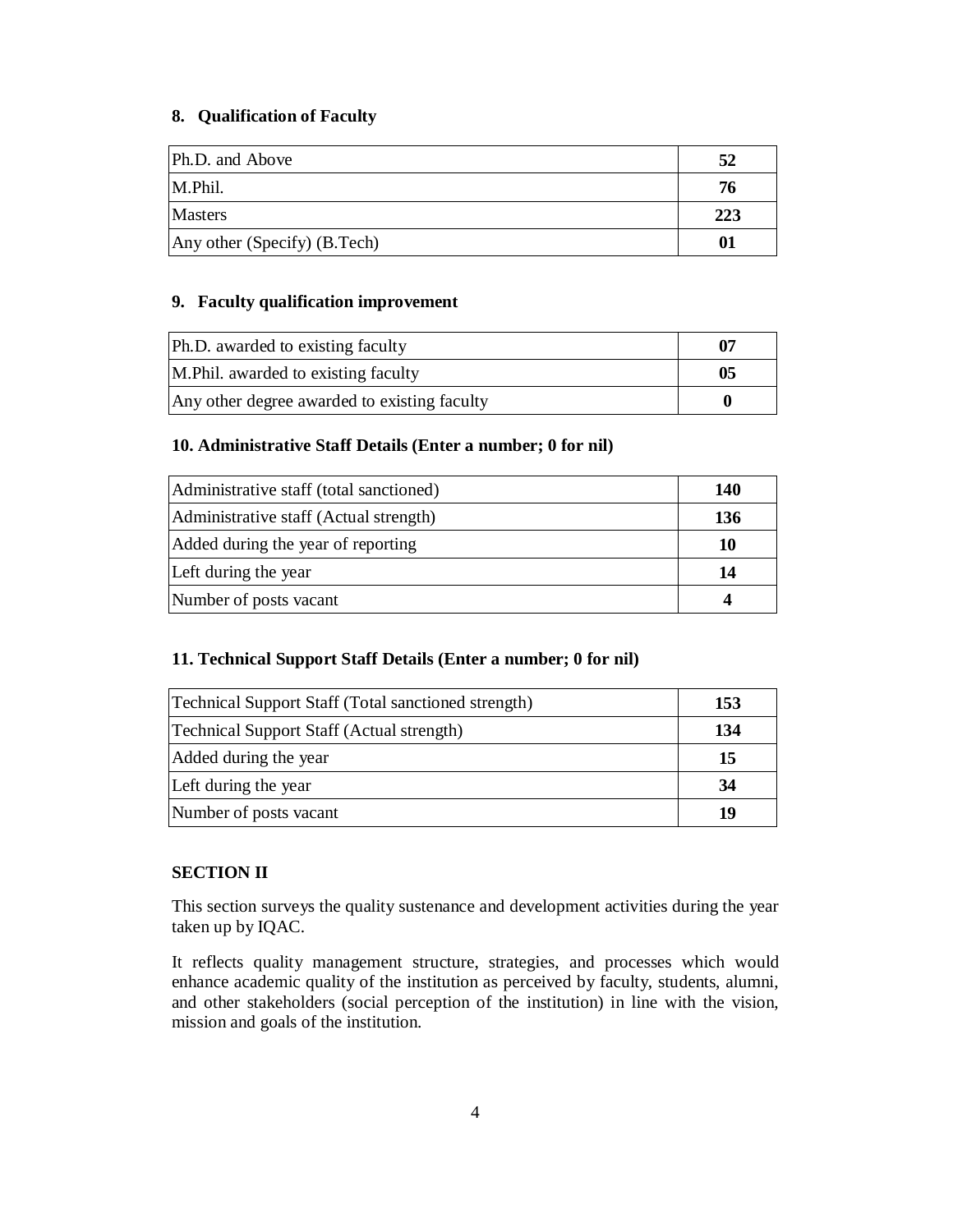### **12. Establishment details**

|                               | DD | MM | VVVV |
|-------------------------------|----|----|------|
| Year of establishment of IQAC | 09 | 06 | 2009 |

# **13. Composition of IQAC (Enter a number; 0 for nil)**

| Number of IQAC members                                        | 09 |
|---------------------------------------------------------------|----|
| Number of Alumni in IQAC                                      | 01 |
| Number of Students in IQAC                                    | 01 |
| Number of Faculty in IQAC                                     | 03 |
| Number of Administrative Staff in IQAC                        | 03 |
| Number of Technical Staff in IQAC                             | 0  |
| Number of Management Representatives                          | 01 |
| Number of External experts in IQAC                            | 01 |
| Number of any other stakeholder and community representatives |    |

# **14. IQAC Meetings**

| Number of IQAC meetings held during the year |  |
|----------------------------------------------|--|
|                                              |  |

# **15. Whether Calendar of activities of IQAC formulated for the academic year**

**Yes** 

# **16. IQAC Plans for Development (Enter a number; 0 for nil)**

| Number of academic programmes proposed                              | 05 |
|---------------------------------------------------------------------|----|
| Number of value added programmes proposed                           | 10 |
| Number of skill oriented programmes proposed                        | 15 |
| Number of faculty competency and development programmes<br>proposed | 10 |
| Number of other staff development programmes proposed               | 04 |
| Number of student mentoring programmes proposed                     | 25 |
| Number of co-curricular activities proposed                         | 30 |
| Number of inter departmental cooperative schemes proposed           | 10 |
| Number of community extension programmes proposed                   | 10 |
| Any other programmes proposed (Specify)                             | 05 |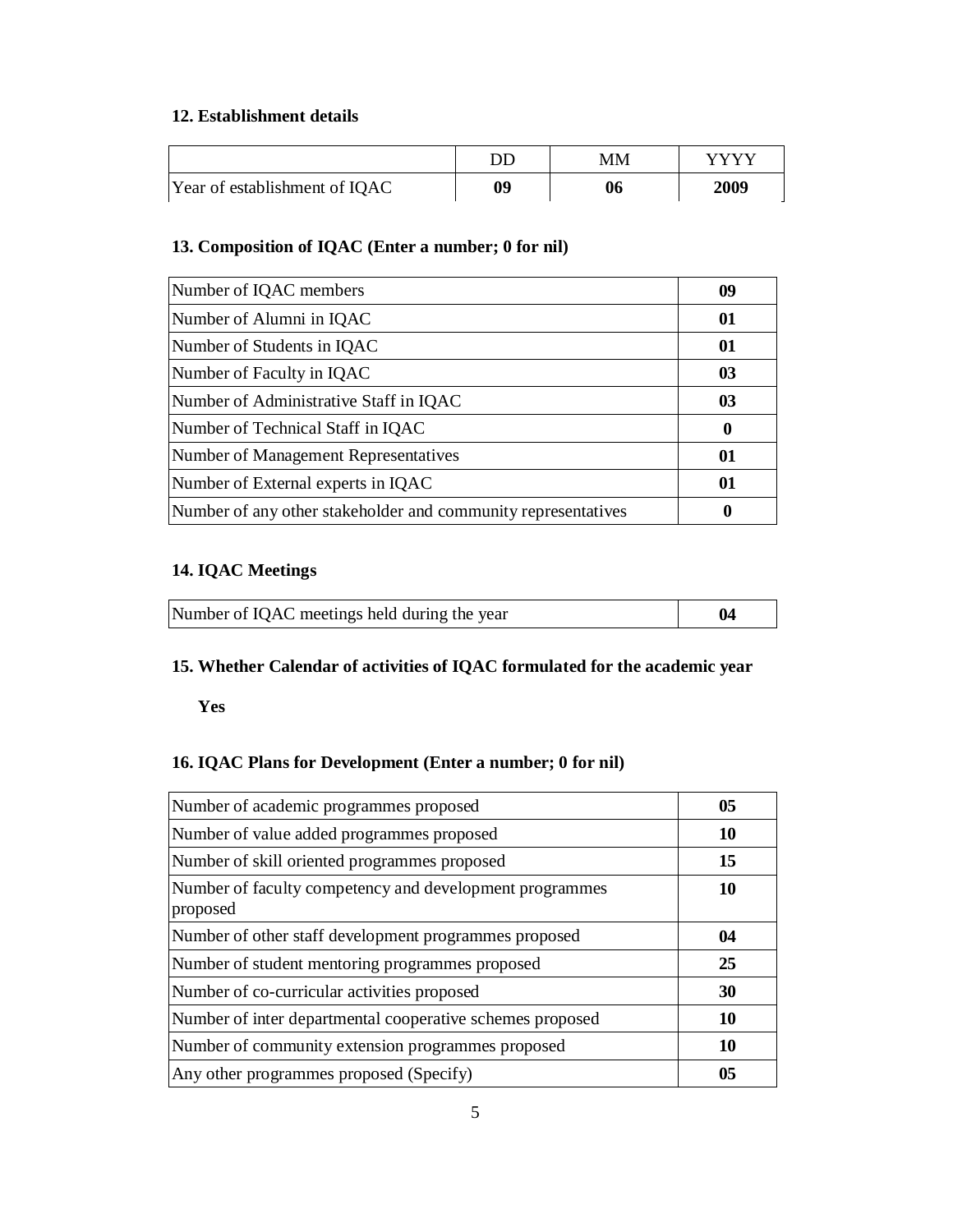| Number of academic programmes implemented                              | 03 |
|------------------------------------------------------------------------|----|
| Number of value added programmes implemented                           | 06 |
| Number of skill oriented programmes implemented                        | 10 |
| Number of faculty competency and development programmes<br>implemented | 12 |
| Number of other staff development programmes implemented               | 03 |
| Number of student mentoring programmes implemented                     | 18 |
| Number of co-curricular activities implemented                         | 20 |
| Number of inter departmental cooperative programs implemented          | 10 |
| Number of community extension programmes implemented                   | 08 |
| Any other programmes suggested that are implemented (Specify)          | 04 |

# **17. IQAC Plans for development & Implementation (Enter a number; 0 for nil)**

## **18. IQAC Seminars and Conferences (Enter a number; 0 for nil)**

| Number of seminars/conferences/workshops organized by IQAC<br>within the institution       | 02         |
|--------------------------------------------------------------------------------------------|------------|
| Number of participants from the institution                                                | <b>200</b> |
| Number of participants from outside                                                        | <b>100</b> |
| Number of external experts invited                                                         | 04         |
| Number of external conferences/seminars/ workshops on institutional<br>quality attended    | 05         |
| Number of events conducted with IQACs of other institutions as<br>collaborative Programmes | 01         |

# **19. Did IQAC receive any funding from UGC during the year?**

#### **No**

**20. If the response to Qn. 18 is Yes, please provide the amount received from UGC - (Input 0 - if NA/NIL-) any other source including internal financial support from the management (Specify amount)**

| Amount Received from UGC                                                  |  |
|---------------------------------------------------------------------------|--|
| Amount Received from any other source including the college<br>management |  |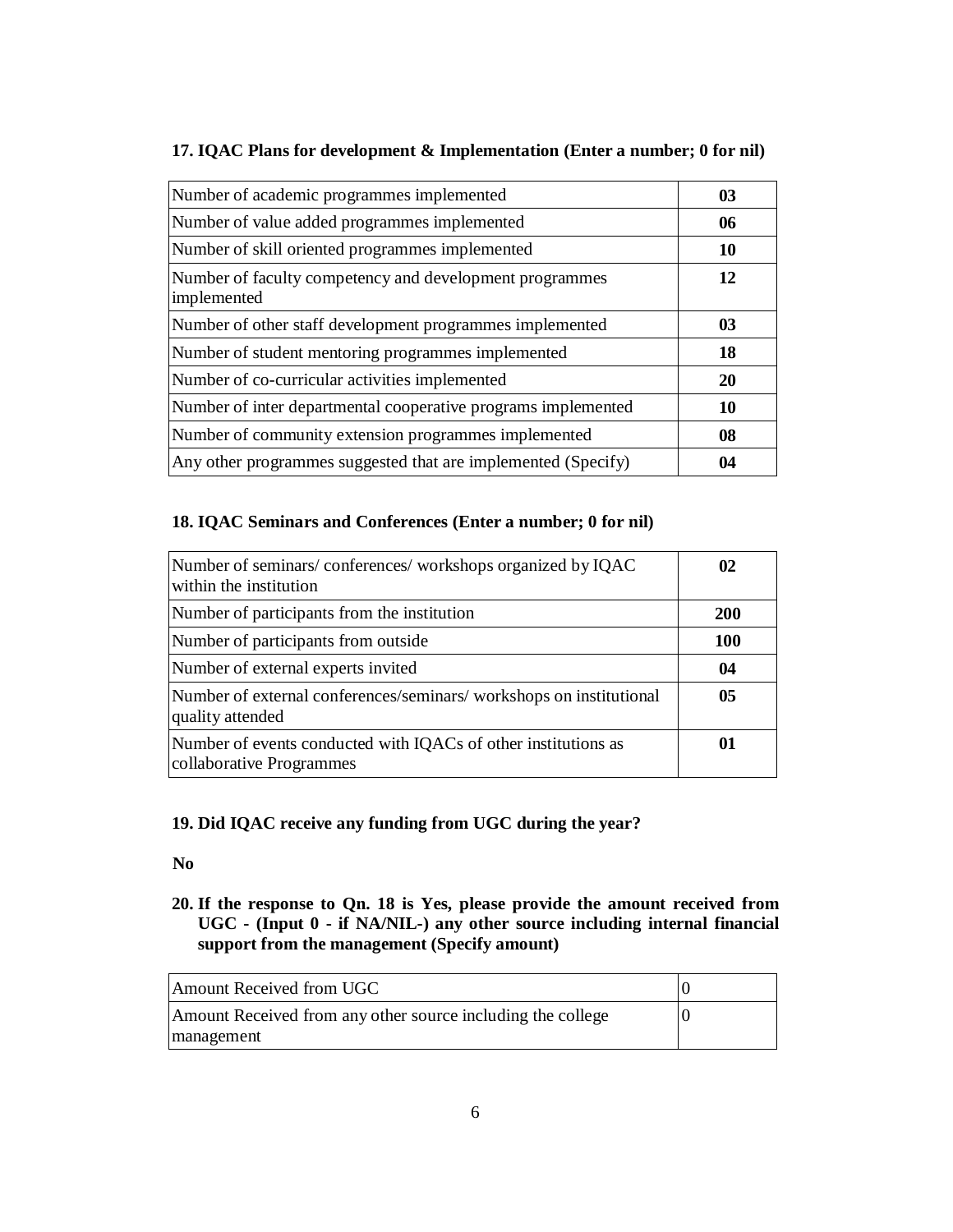#### **21. Any significant contribution made by IQAC on quality enhancement during current year (Please provide details in bullet format)**

The following significant contributions were made by IQAC on quality enhancement during the assessment year.

- $\star$  Submission of RAR for Re-accreditation process
- $\star$  Submission of seminar proposal on 'Academic Excellence Through Quality Sustenance and Enhancement'
- $\star$  Conduct of series of faculty development programmes
- $\star$  Publications by IQAC members
- $\star$  Participation of IQAC members in quality seminar conducted by national and regional institutions.

#### **NAAC QUALITY INITIATIVES**

The College underwent the process of quality assessment and accreditation by the National Assessment Accreditation Council of the University Grants Commission in December, 2008. The assessment was conducted by a team of directors / professors from IIT, Kanpur and Indian Institute of Science, Bangalore. The college was accredited for a period of five years with 'B' grade with a CGPA of 2.67 on a scale of 4. Based on the guidelines by NAAC the Internal Quality Assurance Cell and NAAC secretariat was established in the campus in June, 2009 to initiate, monitor and report on the measures to upgrade quality of teaching, learning, evaluation and research activities in the campus. The ISO cell under MR takes care of periodical and systematic quality audit and remedial measures. The Centre for Academic Excellence has been created to conduct faculty development programmes from time to time. The IQAC of the College, the Centre for Academic Excellence and the ISO collectively take care of developing, monitoring and reporting to the management and NAAC (Bangalore) on the quality status of all the vital academic activities and parameters ensuring continued quality sustenance. The composition of the IQAC unit of the college was modified with effect from 25.2.2010 based on NAAC guidelines.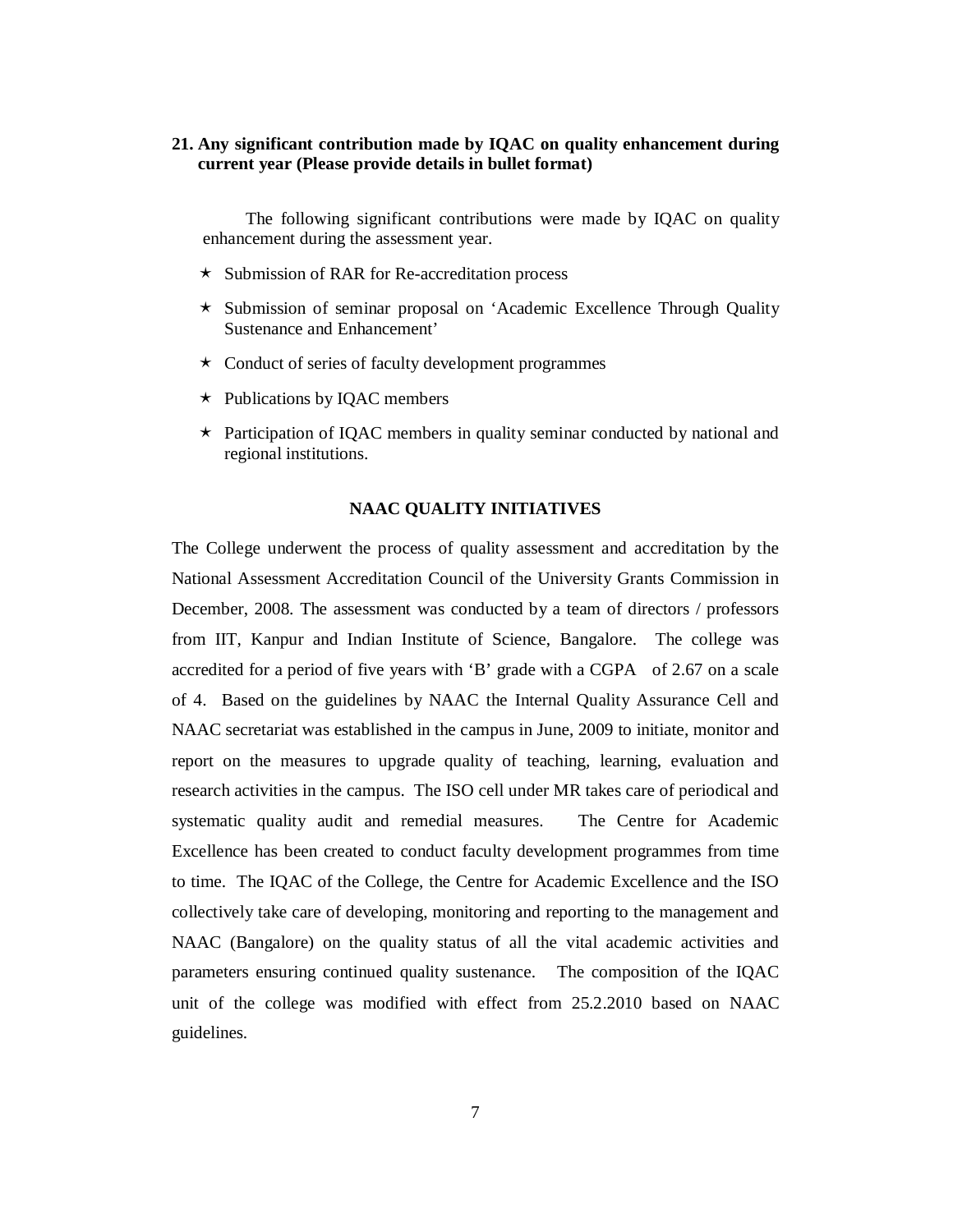The present NAAC unit of KCT consists of the following members.

- 1. Dr.B.K.Krishnaraj Vanavarayar, Chairman (Management)
- 2. Dr.J.Shanmugam, Director (Administration)
- 3. Dr.S.Ramachandran, Principal (Administration)
- 4. Sri.N.Srinivasan, Executive Officer
- 5. Shri.Balasubramanian (Engineer)
- 6. Dr.S.Bhaskar (Academics)
- 7. Dr.S.Gopal (Academics)
- 8. Dr.Muthukumaran (Academics ISO)
- 9. Prof.M.Prasad Kumar (Secretary, NAAC-IQAC)

The IQAC of the college takes care of the forty parameters of quality covering teaching, learning, evaluation, research and development in the campus and ensures useful comparisons of our best practices with prominent bench marked institutions in the country. The management conducts frequent meeting of the Core Committee to take care of the development requirements of the campus according to the vision and mission of the college. Based on the accreditation report of the expert committee several quality improvement measures were identified and initiated with the object of total quality management including infrastructure, core teaching methodology and research and development.

#### **CENTER FOR ACADEMIC EXCELLENCE (CAE)**

The Center for Academic Excellence was brought into existence during September 2009. The activities of the center can broadly be put as follows.

 To develop systems that will enable standardization of academic activity that is essential for sustained academic growth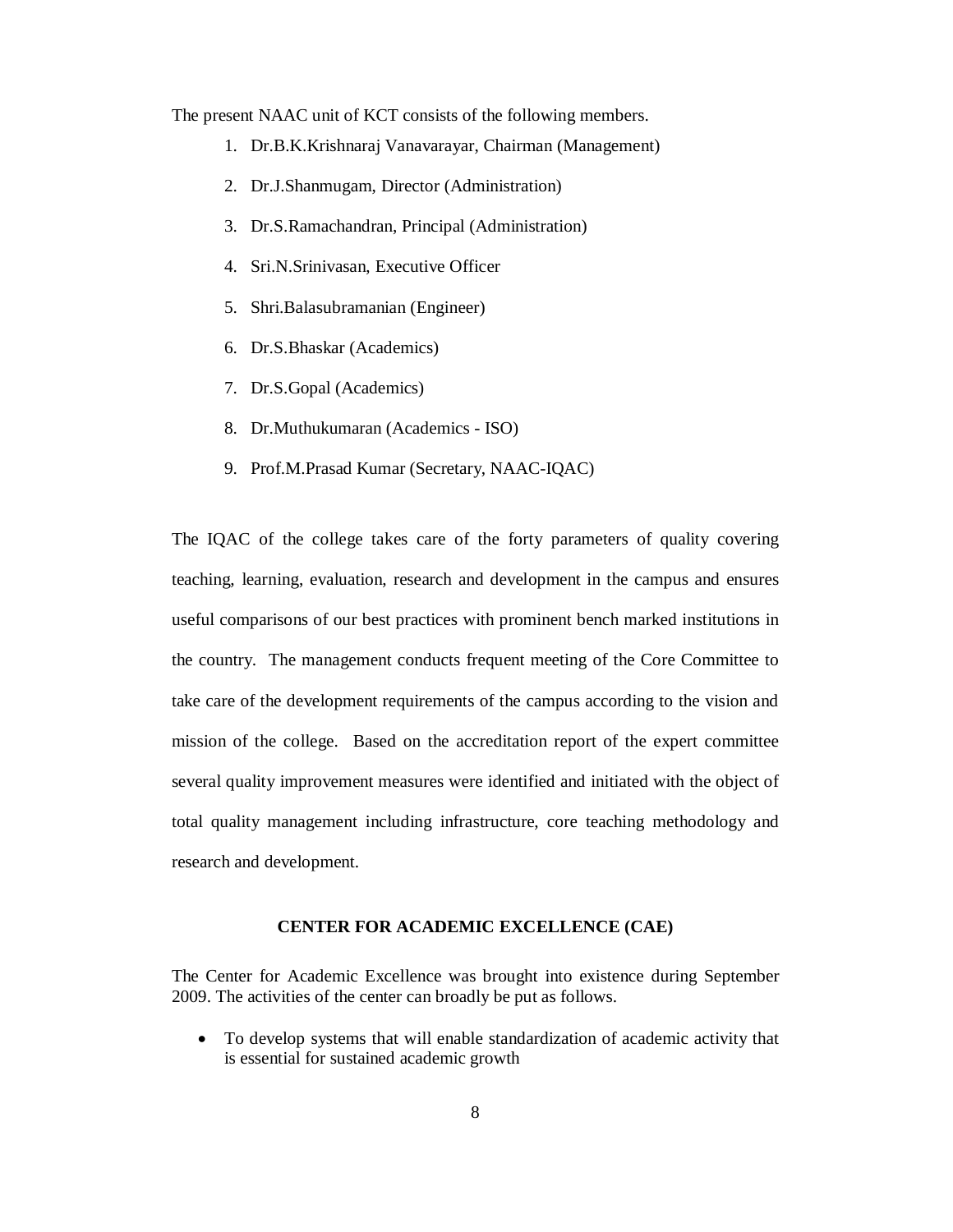- To conduct academic audits to ensure that the departments comply with the established academic standards
- Organize and impart training to the faculty to develop their capabilities for quality academic delivery
- Provide academic orientation and training to students for enhancing their employability

# **(a). STANDARDIZATION ACTIVITIES**

Following are the standardization activities that have been institutionalized.

- Preparation of material for handling theory classes by way of a format
- Preparation of laboratory manuals and work books by way of formats
- The work of class advisors and ward counselors

#### **(b). ACADEMIC AUDITS**

In order to ensure that the academic standards are followed by all departments, academic audits are conducted in every semester. The audits are being conducted by the Director, Principal and the Center for Academic Excellence. The statistics of the academic audits conducted so for in detailed.

| Academic Year | <b>Odd Semester</b> | Audit 1                  | 16.08.2010 to 20.08.2010 |
|---------------|---------------------|--------------------------|--------------------------|
| 2010-11       |                     | Audit 2                  | 04.10.2010 to 08.10.2010 |
|               | Even Semester       | Audit 3                  | 03.02.2011 to 15.02.2011 |
|               |                     | Audit 4                  | 22.03.2011 to 09.04.2011 |
| Academic Year | Odd Semester        | Audit 1                  | 23.06.2011 to 02.07.2011 |
| 2011-12       |                     | Audit 2                  | 10.10.2011 to 28.10.2011 |
|               | Even Semester       | Audits have been planned |                          |

#### **(c). TRAINING**

#### **ACADEMIC YEAR 2010-2011**

| Sl.No. | Date                      | <b>Details</b>                           | Participants      |
|--------|---------------------------|------------------------------------------|-------------------|
|        |                           |                                          |                   |
| 1.     | 29.06.2010 (09.30 a.m. to | FDP – Academic Orientation Program       | Newly recruited   |
|        | $04.30$ p.m.)             |                                          | teaching staff/10 |
| 2.     | 03.07.2010 (09.30 a.m. to | FDP – Workshop on Scientific Teaching    | Newly recruited   |
|        | $04.00$ p.m.)             | Model                                    | teaching staff/13 |
| 3.     | 31.07.2010 (02 to 04 pm)  | SDP - Workshop on passion and excellence | $503rd$ year BE   |
|        |                           |                                          | Mechatronics      |
|        |                           |                                          | students          |
| 4.     | 04.08.2010                | SDP – Workshop on Passion and Excellence | 63 III Year       |
|        |                           |                                          | Aeronautical      |
|        |                           |                                          | <b>Students</b>   |
| 5.     | $11.08.2010$ (FN)         | SDP – workshop on Academic Excellence    | 63 II Year Aero.  |
|        |                           | and Soft Skills                          | <b>Students</b>   |
| 6.     | 11.08.2010 (AN)           | SDP - workshop on Academic Excellence    | 60 II Year IT     |
|        |                           | and Soft Skills                          | <b>Students</b>   |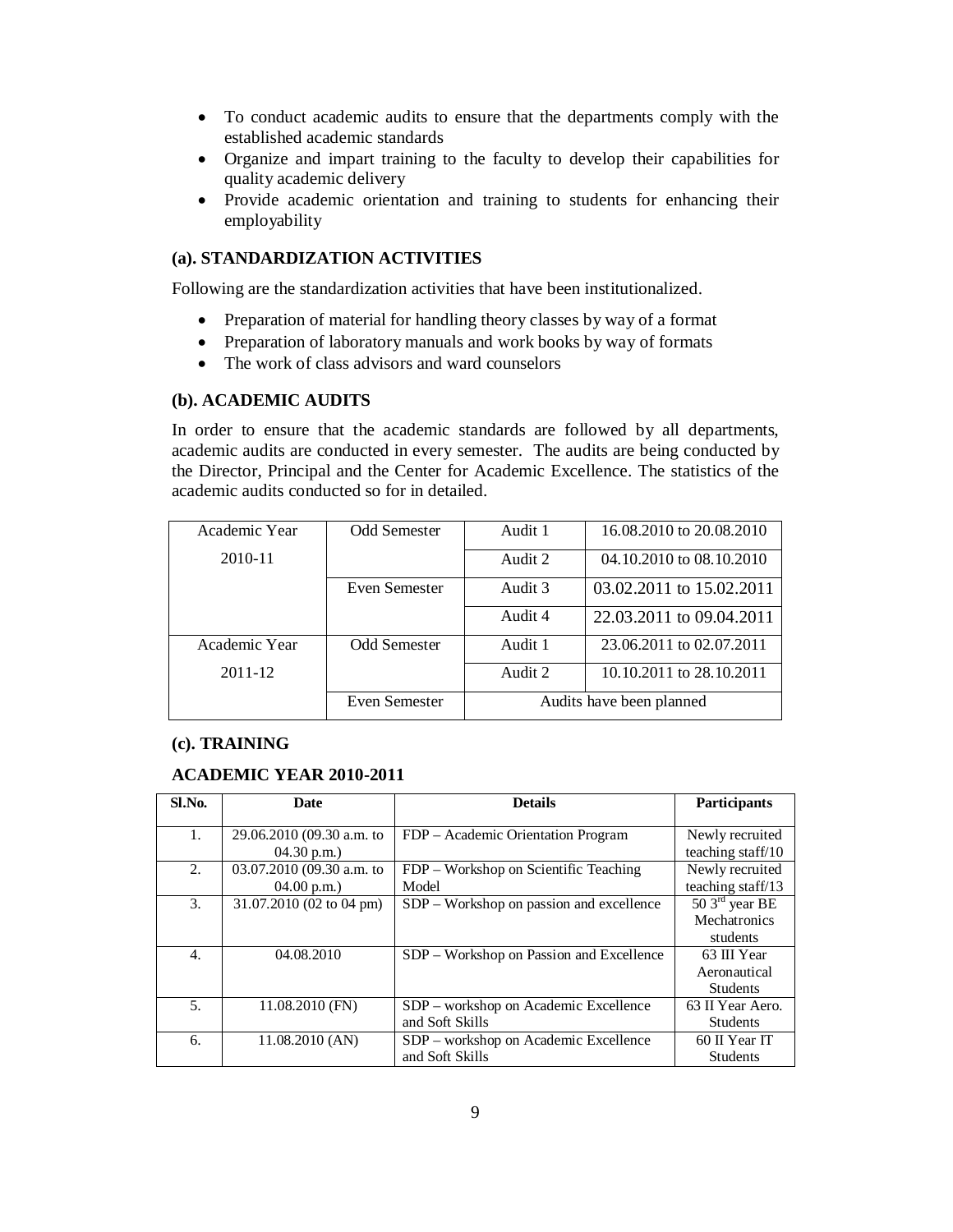| Sl.No.            | Date            | <b>Details</b>                                           | Participants                         |
|-------------------|-----------------|----------------------------------------------------------|--------------------------------------|
|                   |                 |                                                          |                                      |
| 7.                | 25.08.2010 (FN) | SDP - workshop on Academic Excellence<br>and Soft Skills | 63 II Year ME-A<br><b>Students</b>   |
| 8.                | 25.08.2010 (AN) | SDP - workshop on Academic Excellence<br>and Soft Skills | 61 II Year ME-B<br>Students          |
| 9.                | 31.08.2010      | Workshop on Ice Breaking                                 | 41 MBA<br>Students (I year)          |
| 10.               | 02.09.2010 (FN) | SDP - workshop on Academic Excellence<br>and Soft Skills | 59 II Year ECE-<br><b>B</b> Students |
| 11.               | 08.09.2010 (FN) | SDP - workshop on Academic Excellence<br>and Soft Skills | 64 II Year EEE<br><b>Students</b>    |
| 12.               | 08.09.2010 (AN) | SDP - workshop on Academic Excellence<br>and Soft Skills | 55 II Year MCE<br><b>Students</b>    |
| 13.               | 15.09.2010 (FN) | SDP - workshop on Academic Excellence<br>and Soft Skills | 65 II Year CE<br><b>Students</b>     |
| 14.               | 15.09.2010 (AN) | SDP - workshop on Academic Excellence<br>and Soft Skills | 52 II Year E&I<br><b>Students</b>    |
| 15.               | 22.09.2010 (FN) | SDP - workshop on Academic Excellence<br>and Soft Skills | 64 II Year ECE-<br>A Students        |
| 16.               | 22.09.2010 (AN) | SDP - workshop on Academic Excellence<br>and Soft Skills | 64 II Year CSE<br><b>Students</b>    |
| $\overline{17}$ . | 28.09.2010 (AN) | SDP - workshop on Academic Excellence<br>and Soft Skills | 56 II Year FT<br><b>Students</b>     |
| 18.               | 29.09.2010 (FN) | SDP - workshop on Academic Excellence<br>and Soft Skills | 66 II Year TXT<br><b>Students</b>    |
| 19.               | 29.09.2010 (AN) | SDP - workshop on Academic Excellence<br>and Soft Skills | 53 II Year BT<br><b>Students</b>     |
| 20.               | 18.12.2010 (AN) | SDP - Workshop on Soft Skills and<br>Placement           | 57 III year IT<br><b>Students</b>    |
| 21.               | 29.12.2010 (FN) | SDP - Workshop on Soft Skills and<br>Placement           | 60 III year ME<br><b>Students</b>    |
| 22.               | 05.01.2011 (FN) | SDP - Workshop on Soft Skills and<br>Placement           | 54 III year TXT<br><b>Students</b>   |
| 23.               | 05.01.2011 (AN) | SDP - Workshop on Soft Skills and<br>Placement           | 50 III year BT<br>Students           |
| 24.               | 12.01.2011 (FN) | SDP - Workshop on Soft Skills and<br>Placement           | 53 III year Aero<br>Students         |
| 25.               | 12.01.2011 (AN) | SDP - Workshop on Soft Skills and<br>Placement           | 50 III year E&I<br>Students          |
| 26.               | 19.01.2011 (FN) | SDP - Workshop on Soft Skills and<br>Placement           | 60 III year MEC<br><b>Students</b>   |
| 27.               | 19.01.2011 (AN) | SDP - Workshop on Soft Skills and<br>Placement           | 42 III year EEE<br><b>Students</b>   |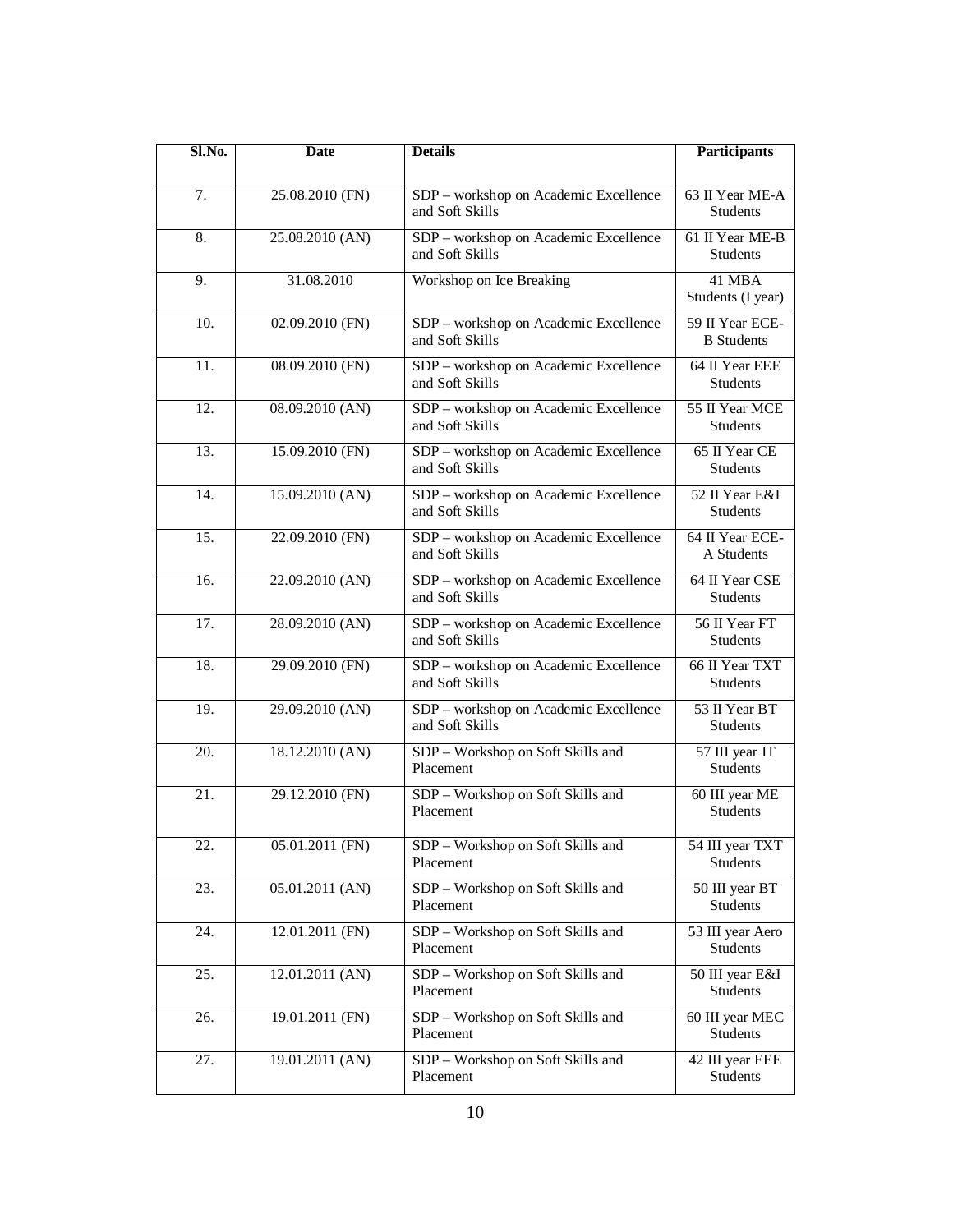| Sl.No. | Date              | <b>Details</b>                      | <b>Participants</b> |
|--------|-------------------|-------------------------------------|---------------------|
|        |                   |                                     |                     |
| 28.    | $02.02.2011$ (AN) | SDP – Workshop on Soft Skills and   | 64 III year FT      |
|        |                   | Placement                           | <b>Students</b>     |
| 29.    | 09.02.2011 (FN)   | SDP - Workshop on Soft Skills and   | 63 III year ECE     |
|        |                   | Placement                           | <b>B</b> Students   |
| 30.    | 09.02.2011 (AN)   | SDP - Workshop on Soft Skills and   | 44 III year CE      |
|        |                   | Placement                           | <b>Students</b>     |
| 31.    | 19.02.2011 (FN)   | SDP – Workshop on General Aptitude  | 46 Aeronautical     |
|        |                   |                                     | <b>Students</b>     |
| 32.    | 23.02.2011 (AN)   | SDP – Workshop on Soft Skills and   | 63 III year CSE     |
|        |                   | Placement                           | <b>Students</b>     |
| 33.    | 12.04.2011        | SDP – Workshop on Getting Something | 24 I year MBA       |
|        |                   | from Nothing                        | students            |

# **ACADEMIC YEAR 2011-2012**

| Sl.No.            | <b>Date</b>       | <b>Details</b>                                                      | <b>Participants</b>                           |
|-------------------|-------------------|---------------------------------------------------------------------|-----------------------------------------------|
| 1.                | 21.06.2011        | FDP - Induction Training Program                                    | 48 newly recruited<br><b>Teaching Faculty</b> |
| $\overline{2}$ .  | 06.07.2011 (FN)   | SDP - Workshop on Academic<br>Excellence and Opting a Career        | 49 II year CE students                        |
| $\overline{3}$ .  | $06.07.2011$ (AN) | SDP - Workshop on Academic<br>Excellence and Opting a Career        | 62 II year ME-A students                      |
| $\overline{4}$ .  | 13.07.2011 (FN)   | SDP - Workshop on Academic<br>Excellence and Opting a Career        | 62 II year ME-B students                      |
| 5.                | $13.07.2011$ (AN) | SDP - Workshop on Academic<br>Excellence and Opting a Career        | 63 II year MCE students                       |
| 6.                | 20.07.2011 (FN)   | SDP - Workshop on Academic<br>Excellence and Opting a Career        | 54 II year Aero. students                     |
| $\overline{7}$ .  | 20.07.2011 (AN)   | SDP - Workshop on Academic<br>Excellence and Opting a Career        | 63 II year EEE students                       |
| $\overline{8}$ .  | 10.08.2011 (FN)   | SDP - Workshop on Academic<br>Excellence and Opting a Career        | 58 II year E&I students                       |
| 9.                | $10.08.2011$ (AN) | SDP - Workshop on Academic<br>Excellence and Opting a Career        | 71 II year CSE students                       |
| 10.               | 17.08.2011 (FN)   | SDP - Workshop on Academic<br>Excellence and Opting a Career        | 64 II year IT students                        |
| 11.               | 17.08.2011 (AN)   | SDP - Workshop on Academic<br>Excellence and Opting a Career        | 61 II year TXT students                       |
| $\overline{12}$ . | 24.08.2011 (FN)   | SDP - Workshop on Academic<br>Excellence and Opting a Career        | 44 II year FT students                        |
| 13.               | 29.08.2011 (FN)   | Orientation Program (Past - Present<br>- Future) for I MBA students | Around 120 students                           |
| 14.               | 30.08.2011 (FN)   | SDP - Workshop on Academic<br>Excellence and Opting a Career        | 56 II year BT students                        |
| $\overline{15}$ . | 17.09.2011 (FN)   | SDP - Workshop on Creativity                                        | Around 120 MBA 1st<br>year students           |
| $\overline{16}$ . | 09.01.2012 (AN)   | Workshop on Introspection and<br><b>Career Planning</b>             | 52 III year BT students                       |
| 17.               | $10.01.2012$ (AN) | Workshop on Structuring Strategy<br>for Teaching Mathematics        | 24 Teaching faculty from<br>Various Colleges  |
| 18.               | 22.2.2012         | Faculty Development Programme -<br>Session I                        | 133 Teaching faculty of<br><b>KCT</b>         |
| 19.               | 17.03.2012        | Faculty Development Programme -<br>Session II                       | 140 Teaching faculty of<br><b>KCT</b>         |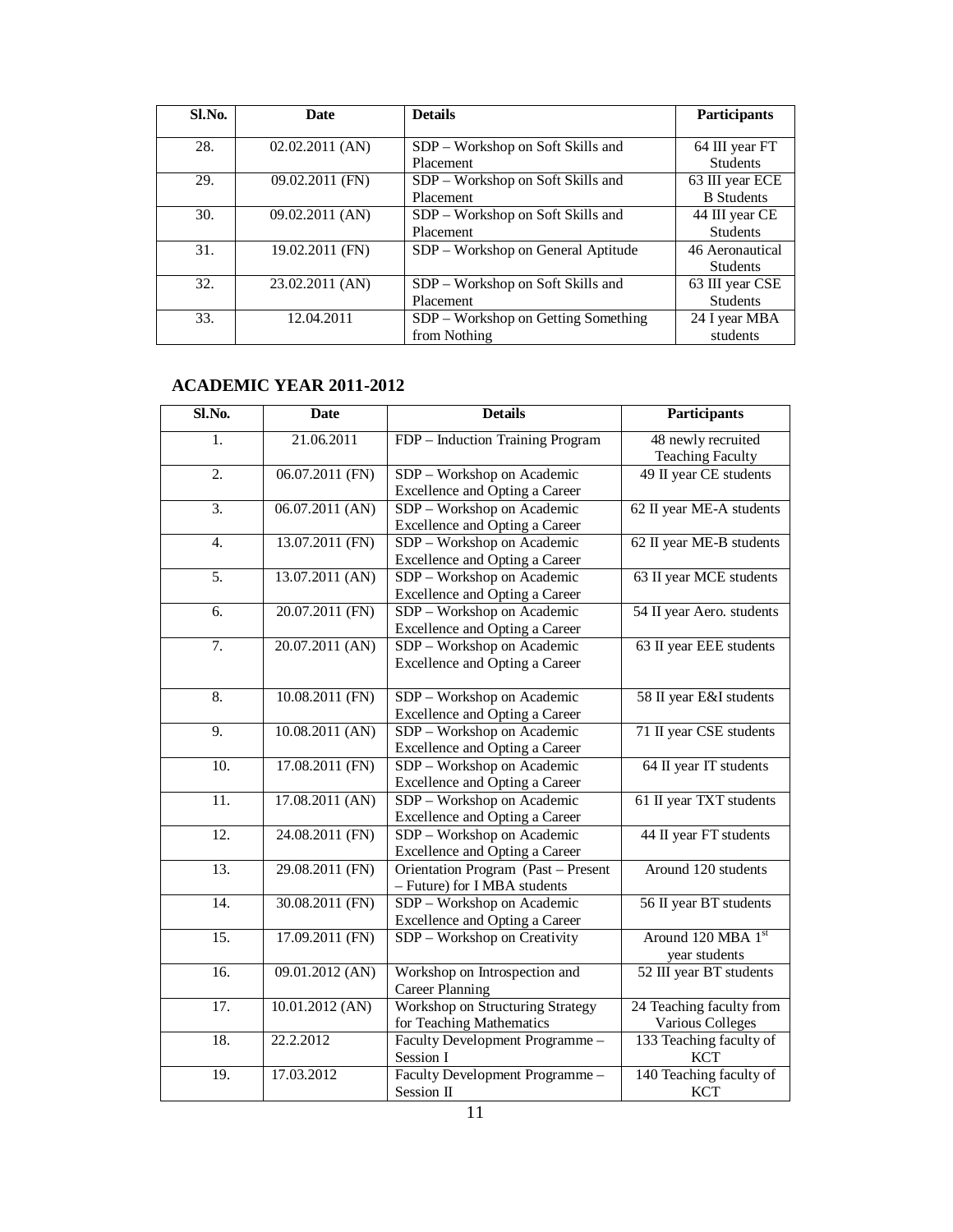#### **(d). STANDARDIZATION FOR NBA ACCREDITATION**

For getting ready for the NBA process, the program specific documents listed under the NBA criteria has been standardized and the first scrutiny of documents was conducted on the dates detailed below by the Director, Principal and Center for Academic Excellence.

#### **YEAR 2011-2012**

| NBA-Accreditation    | 10.10.2011 to 28.10.2011                                       |
|----------------------|----------------------------------------------------------------|
| Readiness - Scrutiny | All the UG programs have started to get ready by               |
|                      | the way of preparing relevant documents for the<br>NBA process |

#### **SECTION III**

In this section the events, activities, and outputs in the field of research and academic areas are being surveyed.

#### **22. Academic Programmes**

| Number of new academic Programmes developed or designed by<br>faculty                           | 0 <sub>5</sub> |
|-------------------------------------------------------------------------------------------------|----------------|
| Number of faculty members involved in curriculum<br>restructuring/revision/syllabus development | 120            |
| Number of Programmes in which evaluation process reformation taken<br>up and implemented        | 25             |
| Number of active teaching days during the current academic year                                 | <b>200</b>     |
| Average percentage of attendance of students                                                    | 80             |
| Percentage of classes engaged by guest faculty and temporary teachers                           | 50             |
| Number of self financed programmes offered                                                      | 25             |
| Number of aided programmes offered                                                              | 0              |
| Number of programmes discontinued during the year                                               | $\mathbf{0}$   |

### **23. Whether any systematic student feedback mechanism is in place?**

**Yes** 

### **24. Feedback Details (If answer to Question 20 is yes)**

| Percentage of courses where student feedback is taken | 100 |
|-------------------------------------------------------|-----|
|-------------------------------------------------------|-----|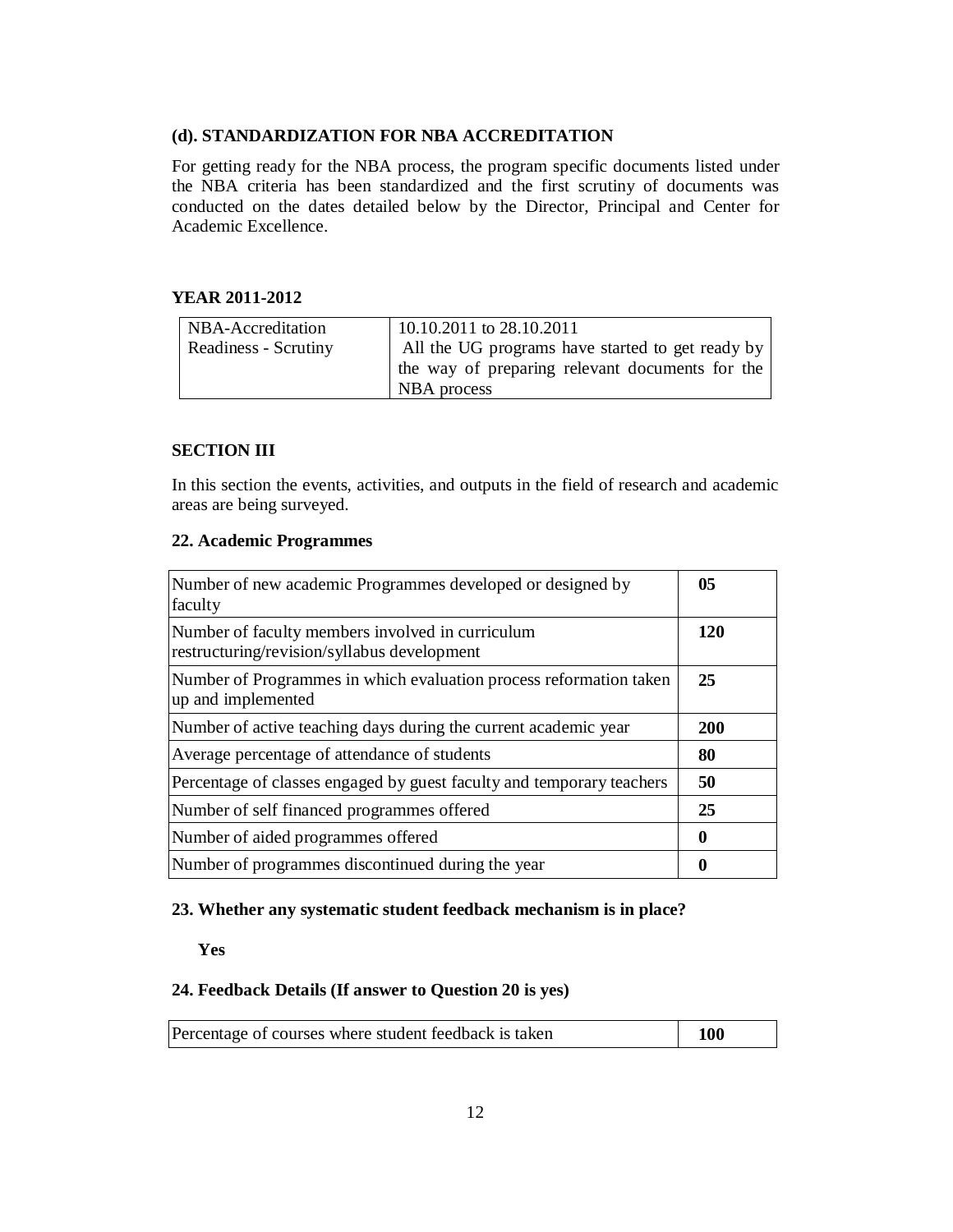# **25. Is feedback for improvement provided to the faculty?**

#### **Yes**

# **26. Faculty Research, Projects, and Publication details for the year**

| Number of major research projects undertaken during the year                                  | 06       |
|-----------------------------------------------------------------------------------------------|----------|
| Number of minor research projects undertaken during the year                                  | 01       |
| Number of major ongoing projects                                                              | 07       |
| Number of minor ongoing projects                                                              | 01       |
| Number of major projects completed                                                            | 02       |
| Number of minor projects completed                                                            | 03       |
| Number of major project proposals submitted for external funding                              | 04       |
| Number of minor project proposals submitted for external funding                              | 06       |
| Number of research publications in peer reviewed journals                                     | 25       |
| Number of research publications in international peer reviewed<br>journals                    | 08       |
| Number of research publications in national peer reviewed journals                            | 20       |
| Number of research papers accepted for publication in international<br>peer reviewed journals | 05       |
| Number of research papers accepted for publication in national peer<br>reviewed journals      | 08       |
| Average of impact factor of publications reported                                             | 2.3      |
| Number of books published                                                                     | 10       |
| Number of edited books published                                                              | 05       |
| Number of books (single authored) published                                                   | 02       |
| Number of books (coauthored) published                                                        | 03       |
| Numbers of conferences attended by faculty                                                    | 288      |
| Number of international conferences attended                                                  | 20       |
| Number of national conferences attended                                                       | 268      |
| Number of papers presented in conferences                                                     | 120      |
| Number of papers presented in international conferences                                       | 12       |
| Number of papers presented in national conferences                                            | 140      |
| Number of conferences organized by the institution                                            | 35       |
| Number of faculty acted as experts resource persons                                           | 11       |
| Number of faculty acted as experts resource persons - international                           | $\bf{0}$ |
| Number of faculty acted as experts resource persons- national                                 | 50       |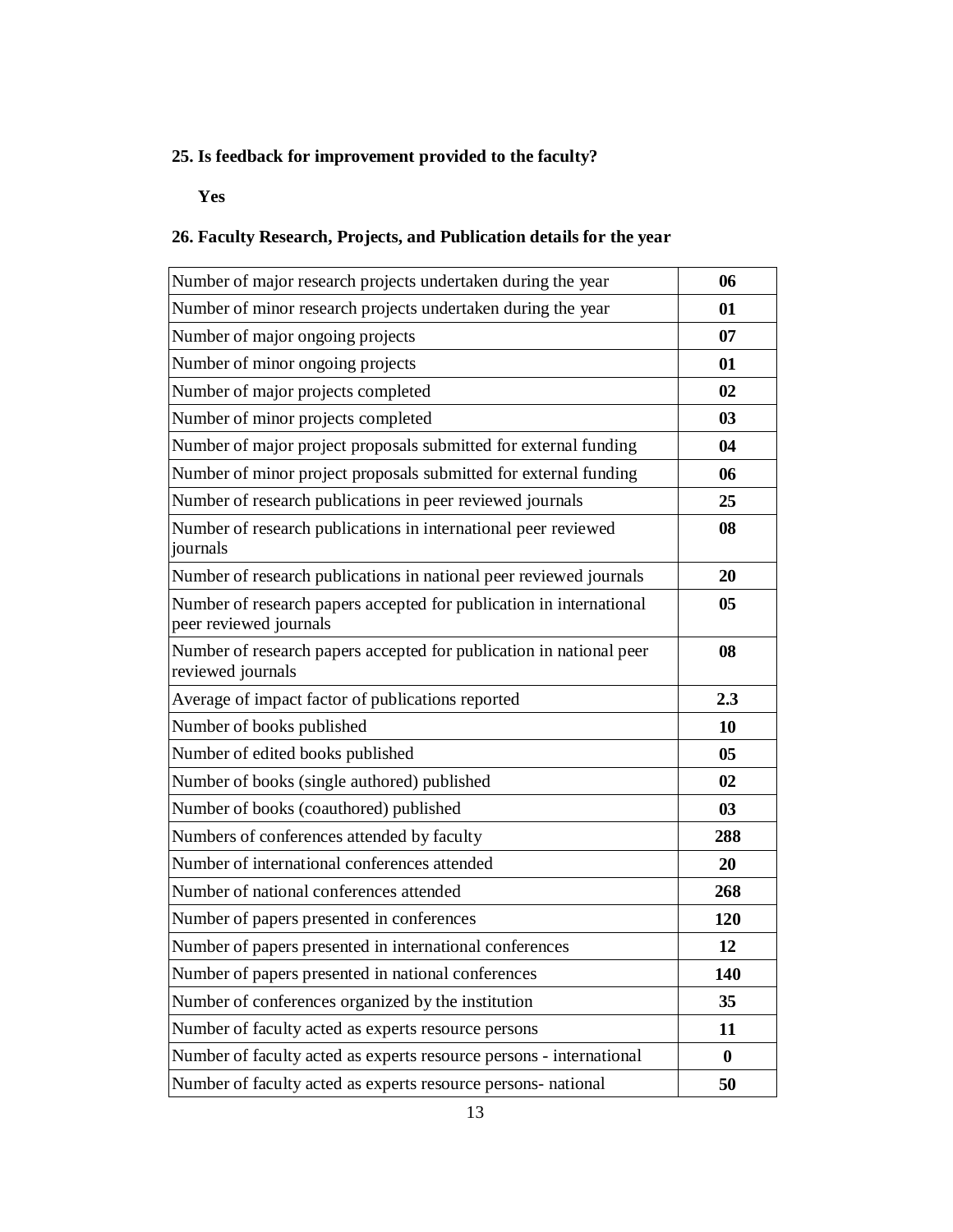| Number of collaborations with international institutions                                                                                      | 0 <sub>5</sub> |
|-----------------------------------------------------------------------------------------------------------------------------------------------|----------------|
| Number of collaborations with national institutions                                                                                           | 08             |
| Number of linkages created during the year                                                                                                    | 05             |
| Total budget for research for current year as a percentage of total<br>institution budget                                                     | 10%            |
| Amount of external research funding received in the year                                                                                      | 67,46,777      |
| Number of patents received in the year                                                                                                        | 0              |
| Number of patents applied for in the year                                                                                                     | 0              |
| Number of research awards/recognitions received by faculty and<br>research fellows of the institute in the year                               | 10             |
| Number of PhDs awarded during the year                                                                                                        | 07             |
| Percentage of faculty members invited as external experts/resource<br>persons/reviewers/referees or any other significant research activities | 12%            |

### **SECTION IV**

This section deals with Student Mentoring and Support System existing in the institution. This includes student activities, mentoring, and opportunities for development and inclusive practices.

#### **27. Student Details and Support Mechanisms**

| The total intake of students for various courses (Sanctioned)                 | $960 + 417$               |
|-------------------------------------------------------------------------------|---------------------------|
| Actual enrollment during the year                                             | $844 + 389$               |
| Student dropout percentage during the year                                    | 04                        |
| Success percentage in the final examination across the courses                | 94                        |
| Number of academic distinctions in the final examination                      | 64                        |
| Number of students who got admitted to institutions of national<br>importance | 16                        |
| Number of students admitted to institutions abroad                            | 10                        |
| Number of students qualified in UGC NET/ SET                                  | 05                        |
| Number of students qualified GATE/CAT/ other examination<br>(Specify)         | $\mathbf{02}$             |
| Students on roll                                                              | UG: 3532<br><b>PG:767</b> |
| Lateral Entry                                                                 | 190                       |

# **28. Does student support mechanism exist for coaching for competitive examinations?**

**Yes**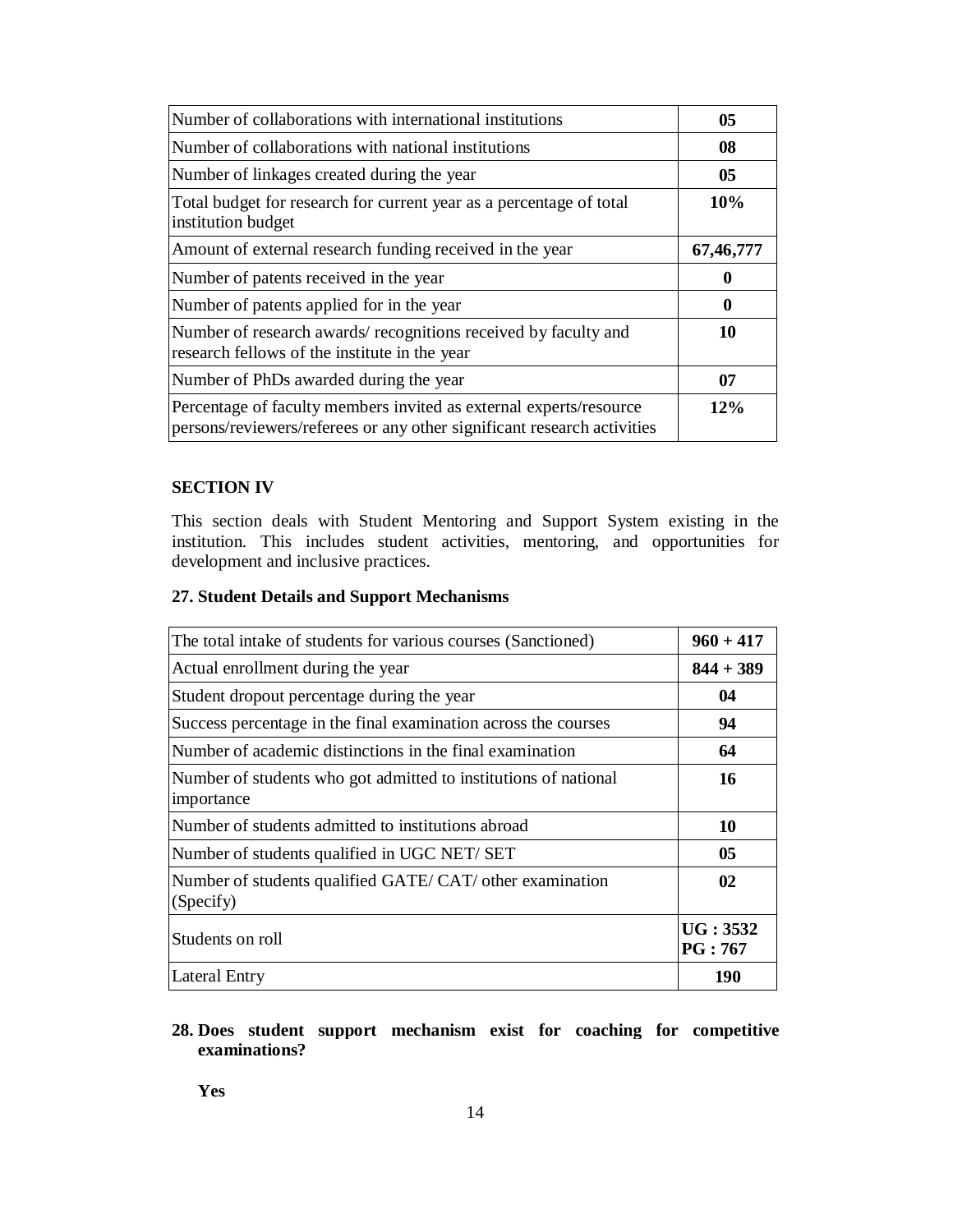### **29. Student participation, if response is yes to Qn. 27**

Number of students participated **140** 

### **30. Does student counselling and guidance service exist?**

Yes. A separate student counseling and guidance cell is in place with coordinator to provide counseling for students.

### **31. Student participation, if answer to Qn. 29 is yes**

| Number of students participated |  |
|---------------------------------|--|
|---------------------------------|--|

### **32. Career Guidance**

| Number of career guidance programmes organized             | -83  |
|------------------------------------------------------------|------|
| No. of students participated in career guidance programmes | 7667 |

#### **33. Is there provision for campus placement?**

**Yes. There is a placement department and placement officer who arranges campus placement for the final year students.** 

#### **34. If yes to Qn. 32**

| Number of students participated in campus selection programmes | 820 |
|----------------------------------------------------------------|-----|
| Number of students selected for placement during the year      | 799 |
| Number of companies visited                                    | 66  |

#### **35. Does gender sensitization program exist?**

**Yes** 

#### **36. If Answer is Yes to Qn 34**

| Number of programmes organized | 08 |
|--------------------------------|----|
|                                |    |

### **37. Student activities**

| Number of students participated in external cultural events  | 600 |
|--------------------------------------------------------------|-----|
| Number of prizes won by students in external cultural events | 58  |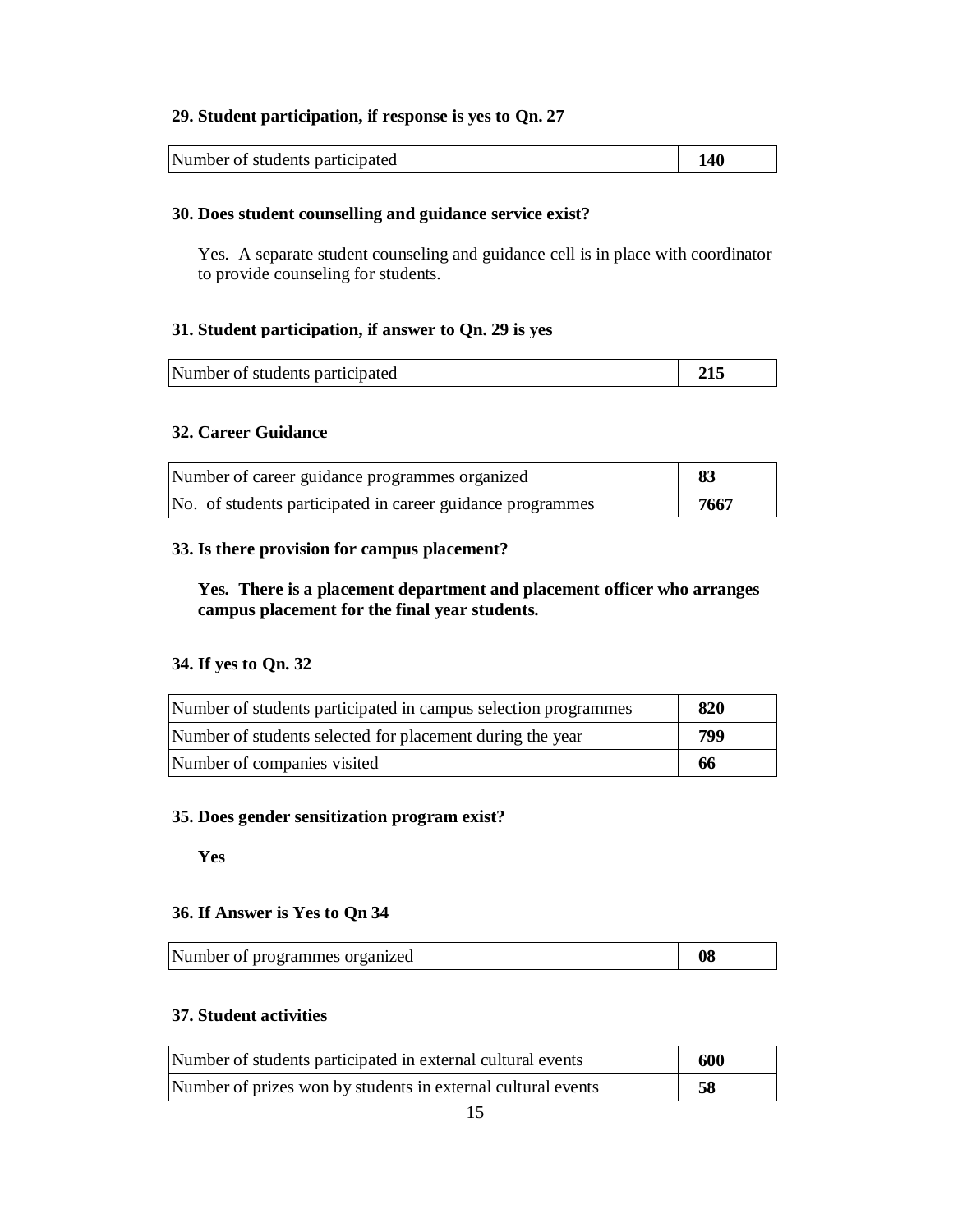| Number of cultural events conducted by the institute for the students            | 08  |
|----------------------------------------------------------------------------------|-----|
| Number of students participated in international sports and games<br>events      | 02  |
| Number of students participated in national level sports and games<br>events     | 06  |
| Number of students participated in state level sports and games events           | 15  |
| Number of students participated in university level sports and games<br>events   | 84  |
| Number of prizes won by students in international sports and games<br>events     | 02  |
| Number of prizes won by students in national level sports and games<br>events    | 06  |
| Number of prizes won by students in state level sports and games<br>events       | 15  |
| Number of prizes won by students in university level sports and games<br>events  | 102 |
| Number of sports and games events conducted by the institute for the<br>students | 16  |

# **38. Composition of students**

| Percentage of Scheduled Caste            | 09  |
|------------------------------------------|-----|
| Percentage of Scheduled Tribe            | 01  |
| Percentage of other backward communities | 66  |
| Percentage of women students             | 42  |
| Percentage of physically challenged      | 0.4 |
| Percentage of rural students             | 44  |
| Percentage of urban students             | 56  |

# **39. Scholarships and Financial Support**

| Number of students availing financial support from the institution                     | 736                      |
|----------------------------------------------------------------------------------------|--------------------------|
| Amount disbursed as financial support from the institution                             | <b>Rs.66.22</b><br>lakhs |
| Number of students awarded scholarship from the institution                            | 1155                     |
| Number of students received notable national/international<br>achievements/recognition | 59                       |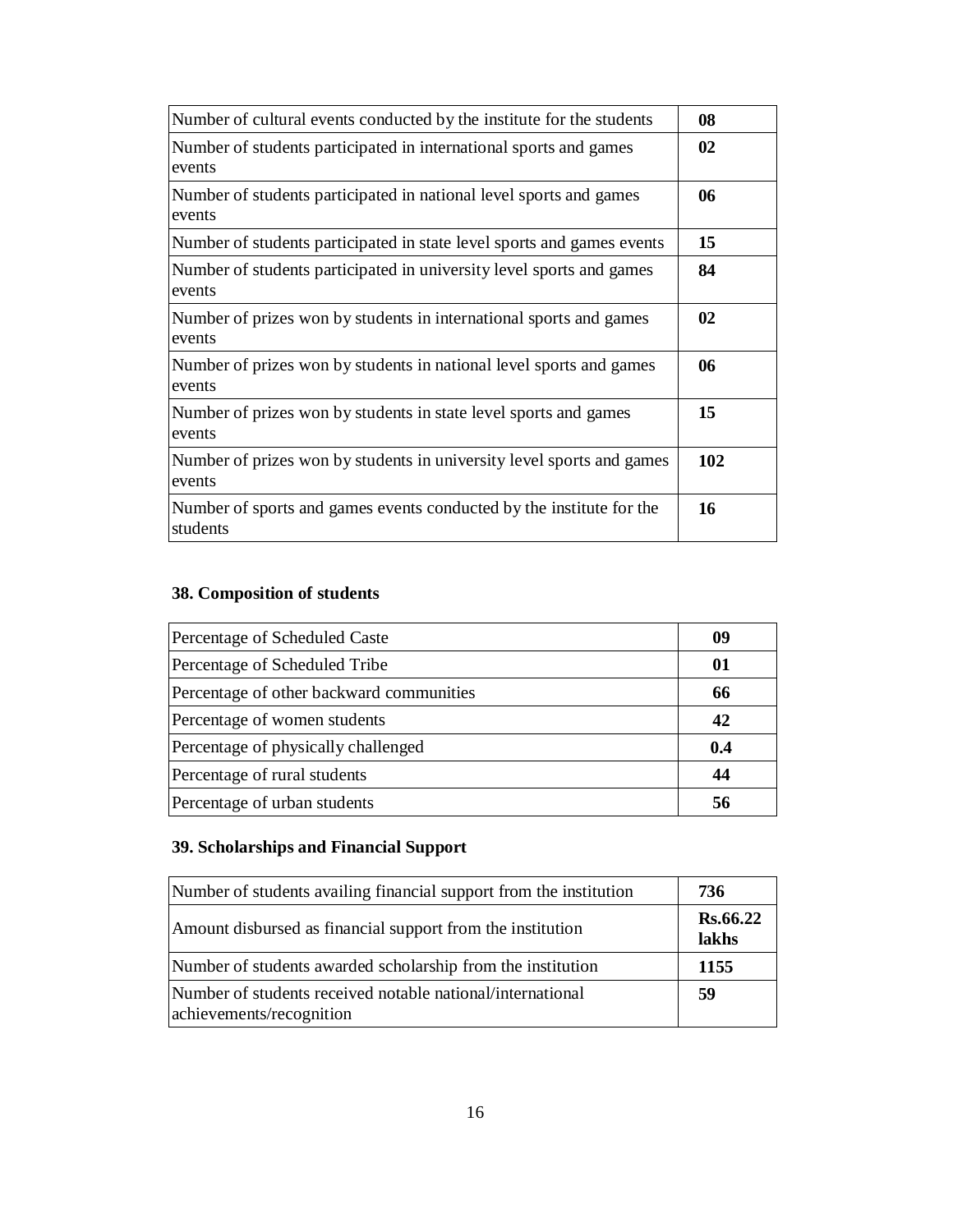#### **40. Student initiatives**

| Number of community upliftment programmes initiated by students                             | 18 |
|---------------------------------------------------------------------------------------------|----|
| Number of literary programmes initiated by students                                         | 03 |
| Number of social action initiatives based on science / environment<br>initiated by students | 06 |
| Number of student research initiatives                                                      | 07 |
| Namathu Pangu Community development programmes                                              | 07 |
| Mahatma Gandhi Study Centre                                                                 | 08 |
| <b>NCC</b>                                                                                  | 08 |
| <b>NSS</b>                                                                                  | 10 |

#### **SECTION V**

This section surveys the Governance and Innovation at the institution related to quality management. The educational management strategies adopted and in practice for achieving the objectives are focused.

- **41. Whether perspective plan for overall developmental activities is created?** Yes
- **42. If the answer for Qn. 40 is Yes, is the plan implemented and monitored?** Yes
- **43. Whether benchmarking is created for institutional quality management efforts?** Yes.
	-
- **44. If the answer to Question 42 is Yes, please list the benchmarking in various areas of development in bullet format**
	- $\star$  Curriculum Design and Development
	- $\star$  Innovations in Teaching, learning & Evaluation
	- $\star$  Infrastructure Development
	- $\star$  Learning support for students
	- $\star$  Research & Development
	- $\star$  Outreach programmes

### **BENCH MARKING AND LOOKING AHEAD**

Under the guidance of our Co-Chairman, the institution has evolved six priorities for action for the futuristic development of the college into a fine and leading academic institution. The six priorities are :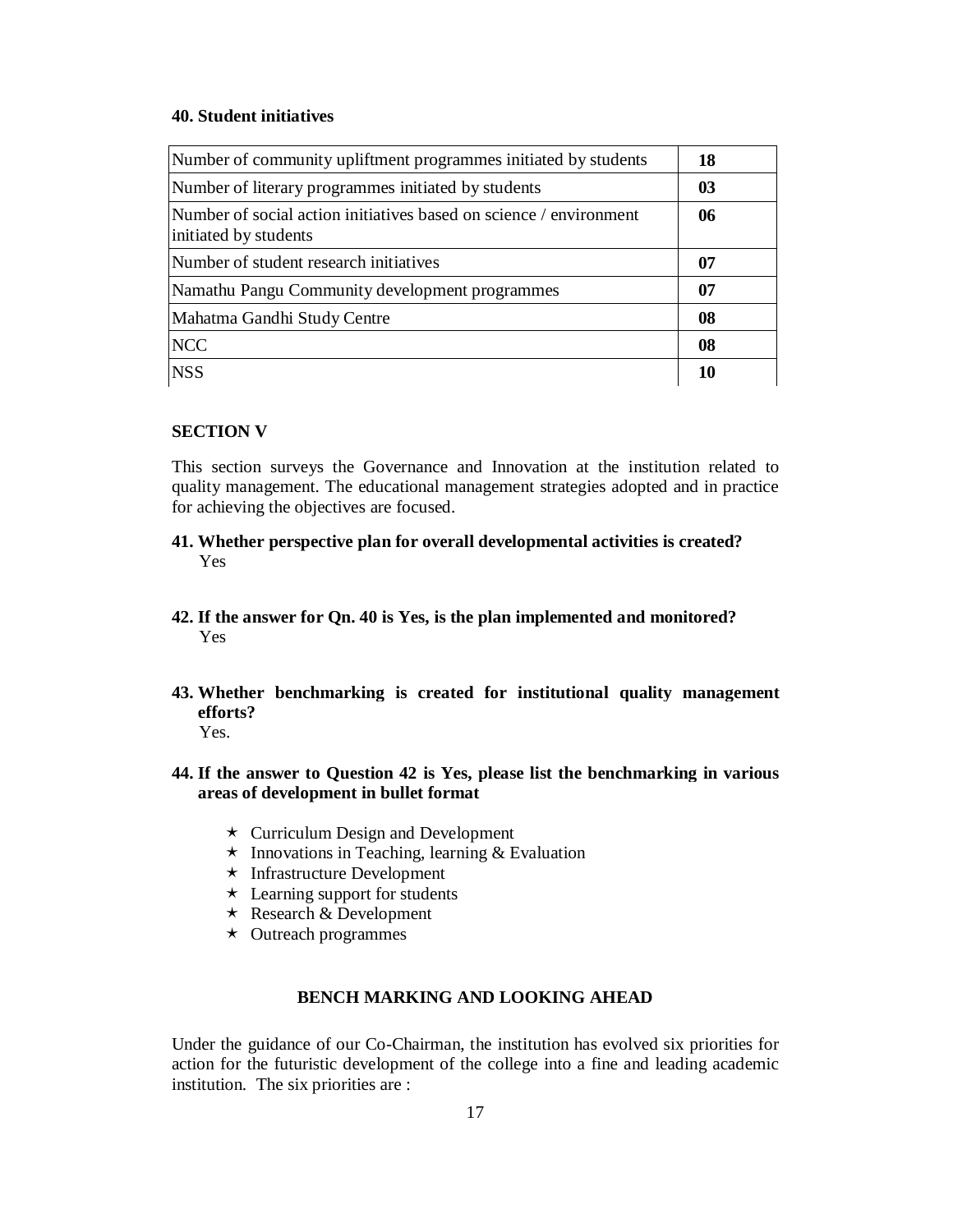- 1. Academic Leadership
- 2. Faculty Development
- 3. Research and Development
- 4. Enhancing Employability
- 5. Value Systems and Social Responsibility
- 6. Institutional Growth and Development

#### **EVOLUTION OF THE THREE YEAR VISION**

**a)** Benchmarking with leading institutions **:** An elaborate exercise of benchmarking with leading institution was done department-wise. HoDs and Senior Professors from each department visited the benchmarked institution and collected data and information regarding areas of improvement on a parameter-wise basis. A list of institutions against whom our departments were benchmarked is given below

| S.  | <b>Name of the Department</b>           | <b>Benchmarked Institutions</b>         |  |  |
|-----|-----------------------------------------|-----------------------------------------|--|--|
| No. |                                         |                                         |  |  |
| 01. | Civil Engineering                       | Anna University                         |  |  |
| 02. | Mechanical Engineering                  | PSG College of Technology               |  |  |
| 03. | Electrical & Electronics<br>Engineering | Amrita University                       |  |  |
| 04. | Electronics & Communication             | PSG College of Technology<br>and        |  |  |
|     | Engineering                             | Anna University                         |  |  |
| 05. | Computer Science &                      | Anna University                         |  |  |
|     | Engineering                             |                                         |  |  |
| 06. | <b>Textile Technology</b>               | Anna University and PSG College of      |  |  |
|     |                                         | Technology                              |  |  |
| 07. | <b>Information Technology</b>           | Amrita University                       |  |  |
| 08. | <b>Mechatronics Engineering</b>         | Manipal University<br><b>SRM</b><br>and |  |  |
|     |                                         | University                              |  |  |
| 09. | Biotechnology                           | Madurai Kamaraj University<br>and       |  |  |
|     |                                         | PSG College of Technology               |  |  |
| 10. | <b>Fashion Technology</b>               | PSG College of Technology               |  |  |
| 11. | Electronics & Instrumentation           | MIT, Chennai                            |  |  |
|     | Engineering                             |                                         |  |  |
| 12. | <b>Aeronautical Engineering</b>         | IIT, Chennai and IISC, Bengaluru        |  |  |
| 13. | <b>Automobile Engineering</b>           | PSG College of Technology               |  |  |
| 14. | Science & Humanities                    | PSG College of Technology               |  |  |

**b)** A Three year vision document for all the six parameters has been evolved. Fine tuning of the Three year vision document is in progress. From the academic year 2012-2013, the Three year vision document will be put in the operation and closely monitored by the management.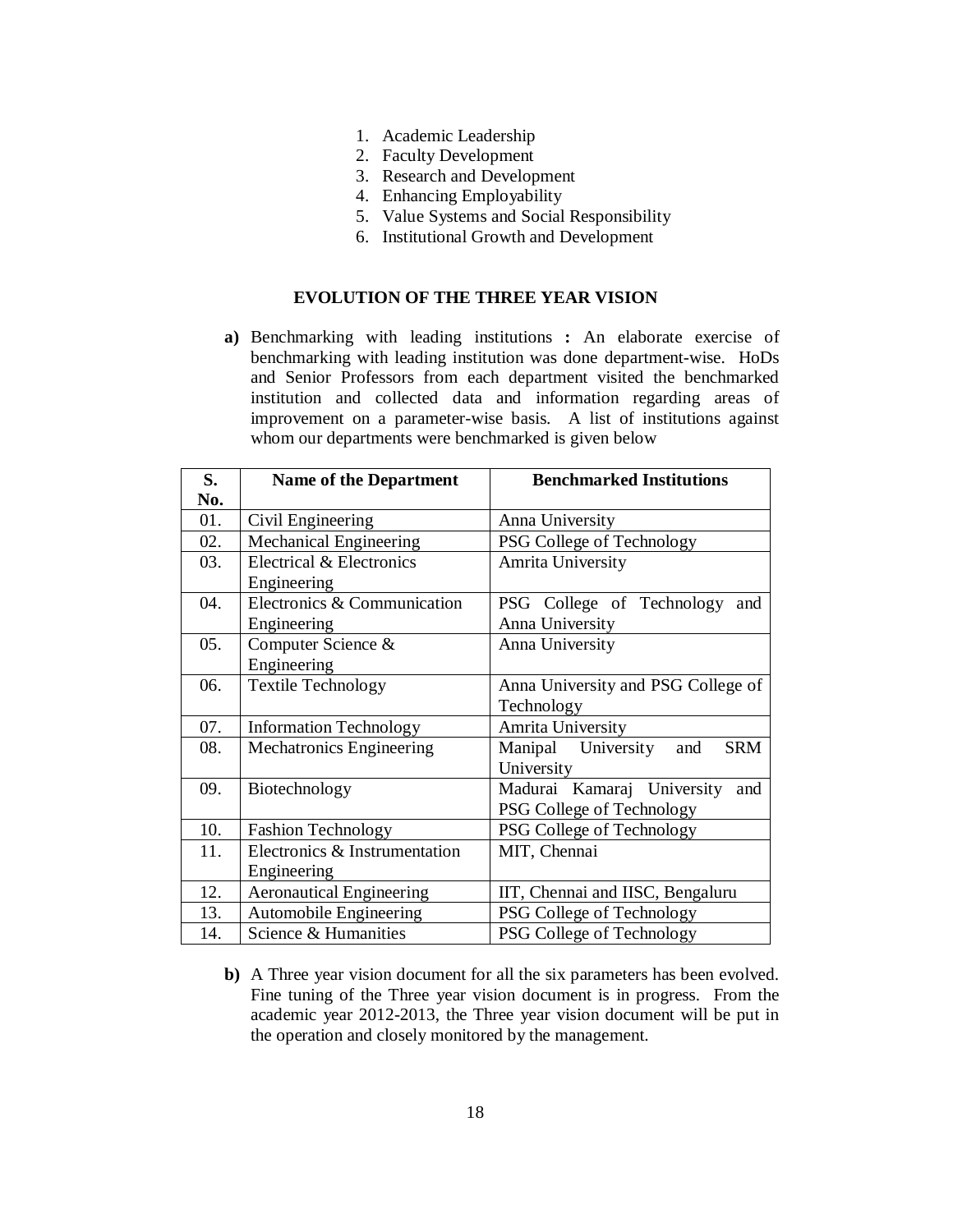#### **45. Is a Management Information System (MIS) in place ?**

Yes, there is a separate MIS department in place. Activities given separately.

#### **46. If answer to question 44 is Yes, please provide details of MIS applied to**

- 1. Administrative procedures including finance
- 2. Student admission
- 3. Student records
- 4. Evaluation and examination procedures
- 5. Research administration
- 6. Others

1. Yes 2. Yes 3. Yes 4. Yes 5. Yes

#### **MIS department is developing ERP for KCT.**

#### **Completed Projects**

- 1. Student Management System software
- 2. Bio-metric System
- 3. Payroll software (Data captured through bio-metric system will be used for Payroll software)
- 4. Student / Staff ID card Generation Software

#### **Projects under Progress**

- 1. Purchase Management system
- 2. Hostel Management system
- 3. Transport Management System

#### **Student Management System (SMS)**

- Students Hourly Attendance will be posted in to SMS software every day / hour.
- Students Internal Exam marks will be posted in to SMS software as per the Schedule given by Controller of exam.
- Internal marks will upload to COE software.

#### **Attendance Management system- AMS**

- Bio-metric and Facial reader machine has been fixed at various places in our KCT campus.
- All Staffs members were register their thump / Face every day (In / Out Punch)
- This data will goes to Payroll Software.

#### **Payroll Management System**

- Employee Master Information Like , Name, Address, Age, DOJ, Qualification, Experience, Salary Details, Service Details Etc.
- EL/CL/ML/MTL Leave Letter Posting
- Salary Statement / Summary and Consolidation statement.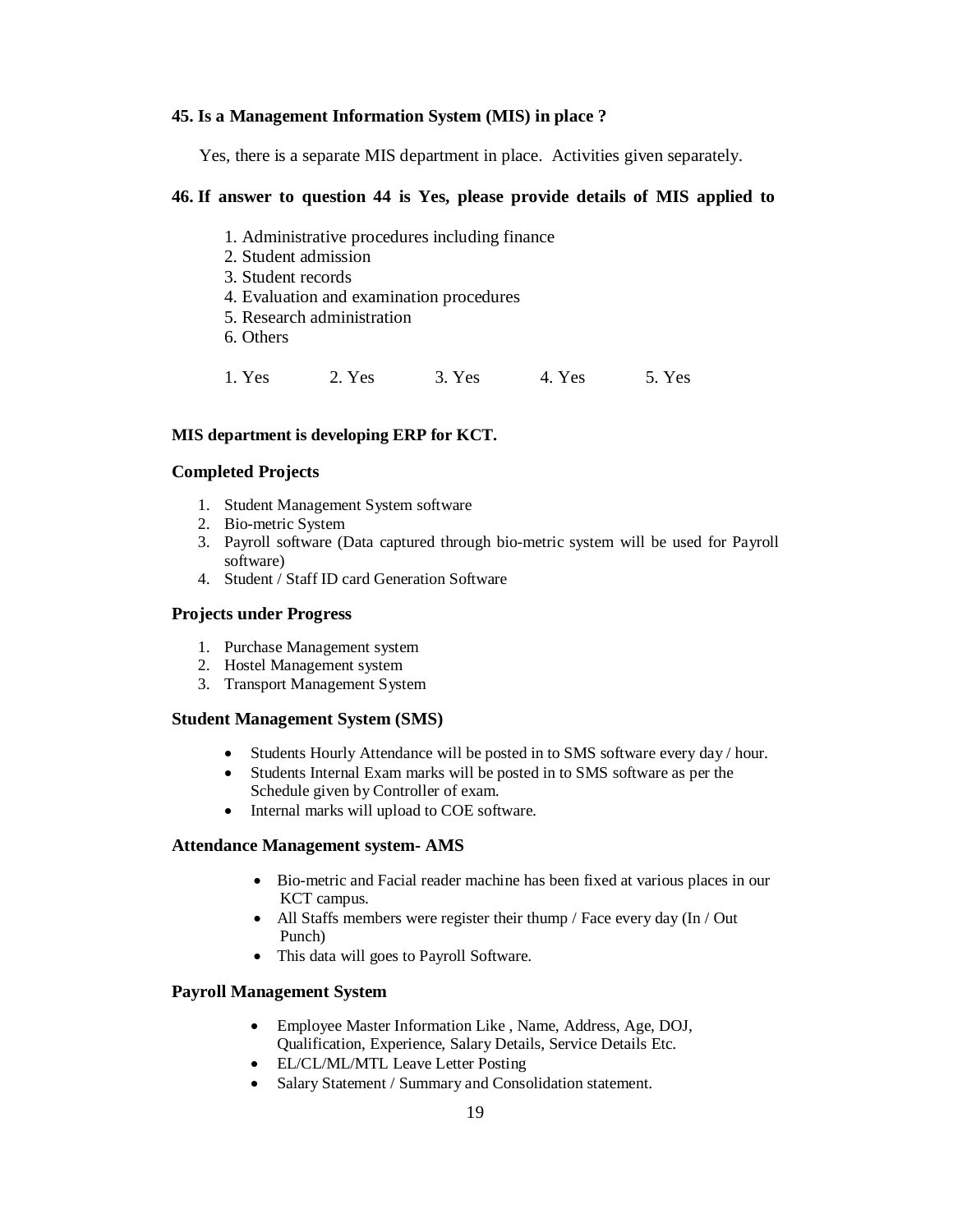- Addition / Deletion Report.
- Pay slip Generation
- Statutory Reports ( PF/ ESI Reports)
- General Reports.

#### **47. Existence of learning resource management**

|                                          | Yes | Nο  |
|------------------------------------------|-----|-----|
| e-database in library                    | Ð   | Г 1 |
| ICT and smart classroom                  | IJ  | I : |
| e-learning sources (e-Books, e-Journals) | Ð   |     |
| Production of teaching modules           | EC. |     |
| Interactive learning facilities          |     |     |

#### **MAHATMA GANDHI CENTRAL LIBRARY**

The Mahatma Gandhi Central Library is functioning with an area of 16945 square feet. 9549 Volumes of books have been added since the  $1<sup>st</sup>$  January 2011 bringing the total to 80335 books. 374 Print Journals  $(334$  National + 40 International) and 26982 Online International Journals are subscribed. The Central library has books for an aggregate value of Rs. 3.11 crores. The Digital library section with 50 internet connected system has a collection of 5299 recorded CDs, floppies, Audio and Video Cassettes.

The central library is functioning between 8 am to 11 pm from Monday to Saturday and 8.30 am to 4.30 pm on Sundays. The functioning of library is computerised and barcode technology is used for circulation services.

Our library is an "Institutional Member" of the following organisations: British Council Library, Chennai

Developing Library Network (DELNET), New Delhi.

We have also renewed the EBSCO database to access 1879 international journals related to management at the cost of Rs. 6.9 lakhs.

NPTEL (National Programme on Technology Enhanced Learning) web and video courses (240 nos.) prepared by IITs and IISc at the cost of Rs. 1.15 lakh to provide intranet based access have been purchased.

14 department libraries are functioning in all the departments and are provided with 11749 books, 317 CDs and 572 Project Reports for the reference and use by the faculty.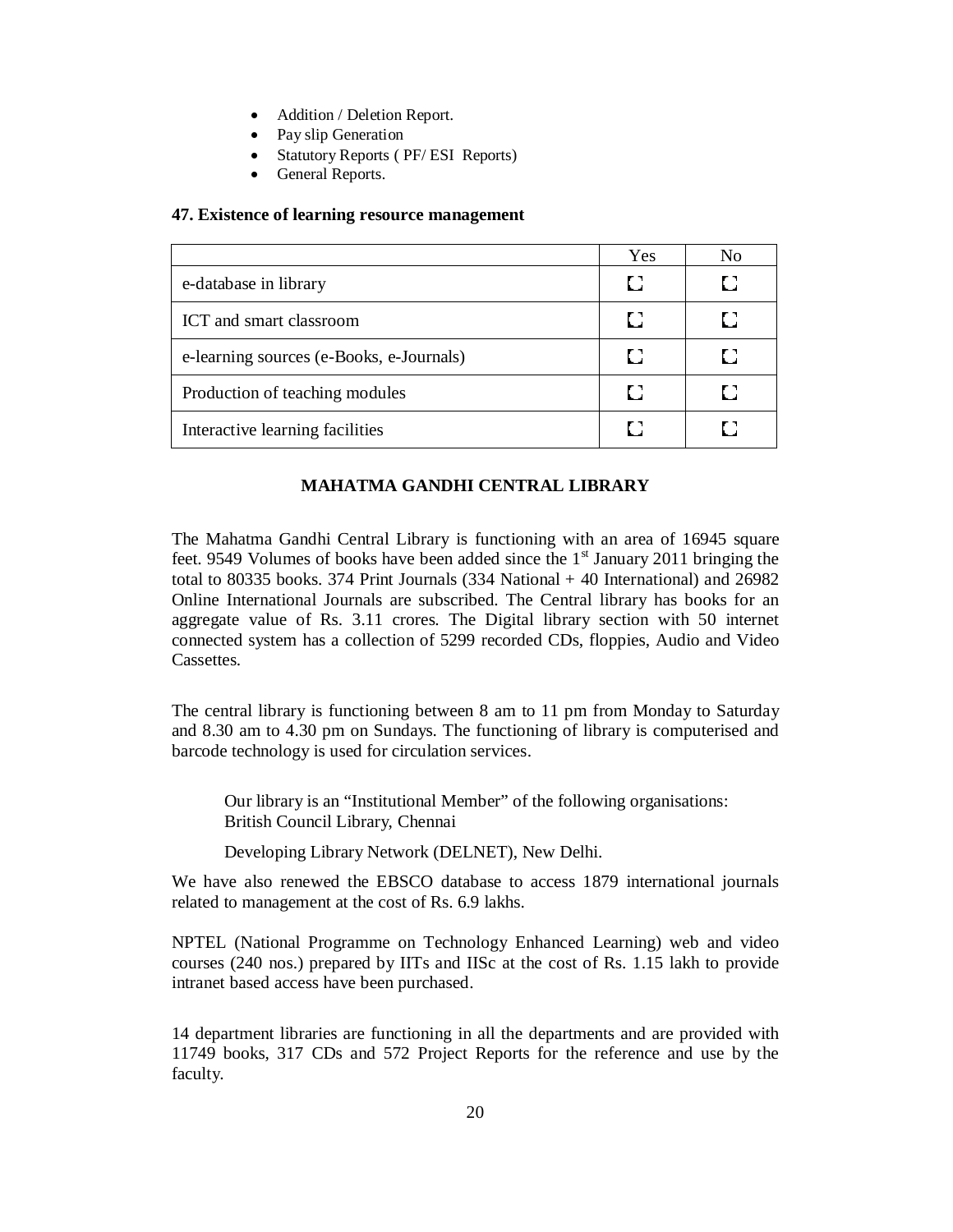Online Public Access Catalogue (OPAC) facility is being provided to all departments through Intranet. This connection facilitates searching of books and journals available in the central library directly from the respective departments.

| Department / Centre                          | As on<br>1 <sup>st</sup><br>March<br>2010 | <b>Books</b><br>Added<br>in<br>2010 | As on<br>1st Jan<br>2011 | <b>Books</b><br>Added<br>in 2011 | As on<br>1st Jan<br>2012 |
|----------------------------------------------|-------------------------------------------|-------------------------------------|--------------------------|----------------------------------|--------------------------|
| Civil Engineering                            | 4678                                      | 711                                 | 5389                     | 696                              | 6085                     |
| <b>Aeronautical Engineering</b>              | 1302                                      | 237                                 | 1539                     | 220                              | 1759                     |
| <b>Mechanical Engineering</b>                | 6385                                      | 192                                 | 6577                     | 778                              | 7355                     |
| Mechatronics Engineering                     | 2334                                      | 151                                 | 2485                     | 363                              | 2848                     |
| Electrical & Electronics<br>Engineering      | 4853                                      | 181                                 | 5034                     | 739                              | 5773                     |
| Electronics & Instrumentation<br>Engineering | 1153                                      | 149                                 | 1302                     | 237                              | 1539                     |
| Electronics & Communication<br>Engineering   | 6349                                      | 445                                 | 6794                     | 961                              | 7755                     |
| Computer Science & Engineering               | 6496                                      | 196                                 | 6692                     | 732                              | 7424                     |
| <b>Information Technology</b>                | 3407                                      | 10                                  | 3417                     | 540                              | 3957                     |
| <b>Automobile Engineering</b>                | $-$                                       |                                     |                          | 404                              | 404                      |
| <b>Computer Applications</b>                 | 4295                                      | 7                                   | 4302                     | 1179                             | 5481                     |
| <b>Textile Technology</b>                    | 2398                                      | 104                                 | 2502                     | 218                              | 2720                     |
| <b>Fashion Technology</b>                    | 1315                                      | 72                                  | 1387                     | 51                               | 1438                     |
| Biotechnology                                | 1628                                      | 154                                 | 1782                     | 259                              | 2041                     |
| <b>Business Administration</b>               | 5082                                      | 543                                 | 5625                     | 1060                             | 6685                     |
| Science & Humanities                         | 4437                                      | 133                                 | 4570                     | 118                              | 4688                     |
| General                                      | 10814                                     | 575                                 | 11389                    | 994                              | 12383                    |
| <b>Total</b>                                 | 66926                                     | 3860                                | 70786                    | 9549                             | 80335                    |

### **A. Number of Volumes added**

#### **B. Online Journals package Subscribed**

The following online journals packages are subscribed at the cost of Rs.16 lakhs for the year 2012.

- 1. IEEE ASPP Online
- 2. Springer (Electrical, Electronics & Computer Science Engg Collection)
- 3. Springer (Mechanical Engg collection)
- 4. ASCE eJournals package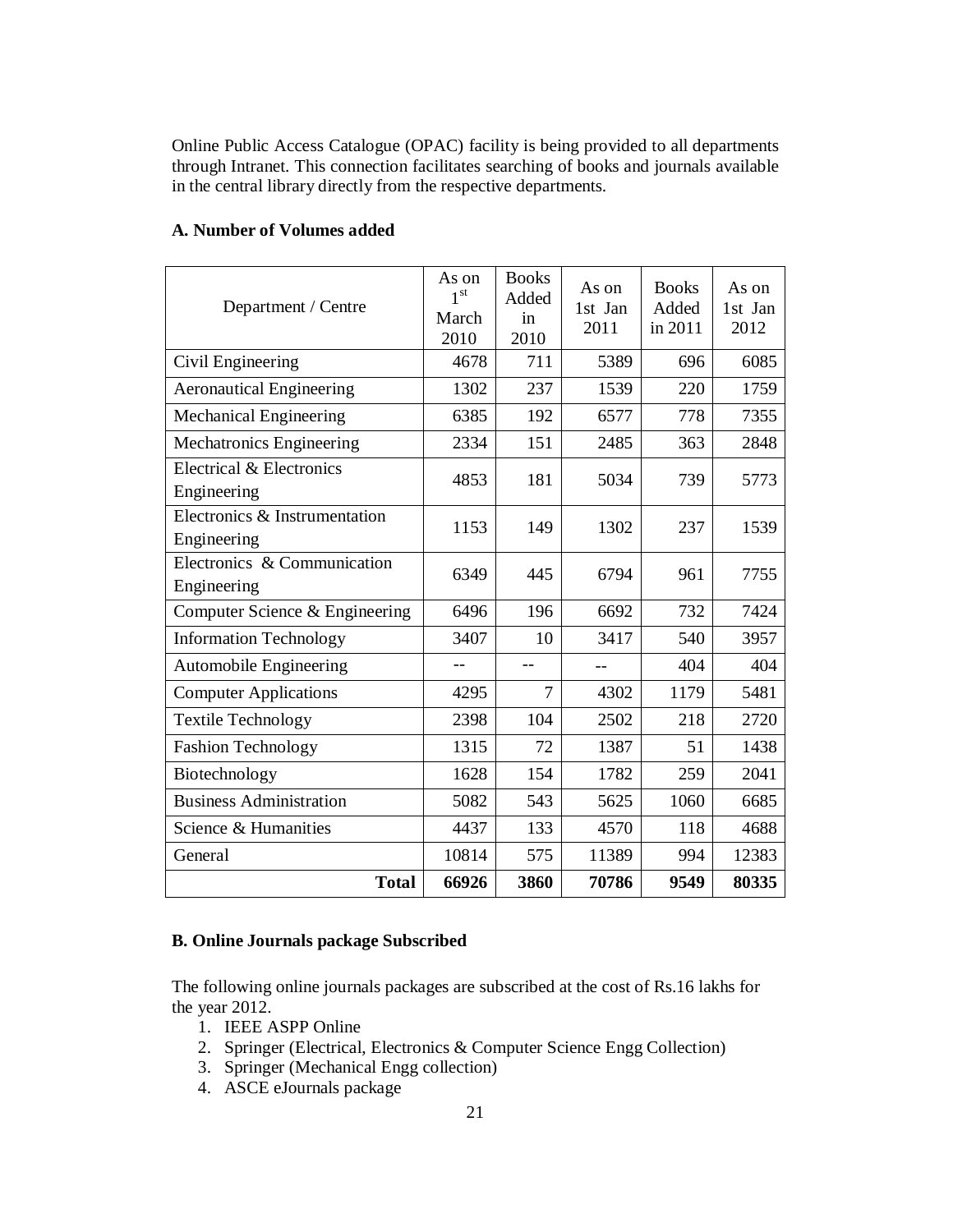- 5. McGraw Hill' Access Engineering
- 6. J-Gate Engineering & Technology
- 7. J-Gate Social & Management Sciences
- 8. AICTE Elsevier Biotechnology Package (online)
- 9. AICTE Elsevier Engg+Comp. Sci. Package (online)
- 10. ASTM Digital Library
- 11. Nature Publishing Group (Biotechnology Nature, Scientific American)

### **C. Total No. of Books and other Materials**

|                                    |               |        |             |         | Non          |
|------------------------------------|---------------|--------|-------------|---------|--------------|
|                                    |               |        | <b>Back</b> | Project | <b>Books</b> |
| Department / Centre                | <b>Titles</b> | Volume | Volume      | Report  | (CD,         |
|                                    |               | S      | S           | S       | Floppy       |
|                                    |               |        |             |         | $\lambda$    |
| Civil Engineering                  | 3450          | 6085   | 814         | 147     | 141          |
| <b>Aeronautical Engineering</b>    | 3499          | 1759   | 1287        | 332     | 341          |
| Mechanical Engineering             | 2574          | 7355   | 445         | 399     | 192          |
| Mechatronics Engineering           | 3726          | 2848   | 907         | 199     | 538          |
| Electrical & Electronics           | 2505          | 5773   | 796         | 724     | 1421         |
| Engineering                        |               |        |             |         |              |
| Electronics &                      | 1348          | 1539   | 440         | 112     | 62           |
| <b>Instrumentation Engineering</b> |               |        |             |         |              |
| Electronics &                      | 1491          | 7755   | 413         | 180     | 705          |
| <b>Communication Engineering</b>   |               |        |             |         |              |
| Computer Science &                 | 1382          | 7424   | 308         | 9       | 122          |
| Engineering                        |               |        |             |         |              |
| <b>Information Technology</b>      | 1194          | 3957   | 302         |         | 83           |
| Automobile Engineering             | 525           | 404    |             |         | 38           |
| <b>Computer Applications</b>       | 1531          | 5481   | 383         | 119     | 143          |
| <b>Textile Technology</b>          | 818           | 2720   | 64          |         | 36           |
| Fashion Technology                 | 623           | 1438   | 23          |         | 12           |
| Biotechnology                      | 2785          | 2041   | 425         | 471     | 672          |
| <b>Business Administration</b>     | 3644          | 6685   | 761         | 631     | 369          |
| Science & Humanities               | 2270          | 4688   | 979         | 56      | 141          |
| General                            | 10493         | 12383  | 1219        |         | 283          |
| <b>Total</b>                       | 43858         | 80335  | 9566        | 3379    | 5299         |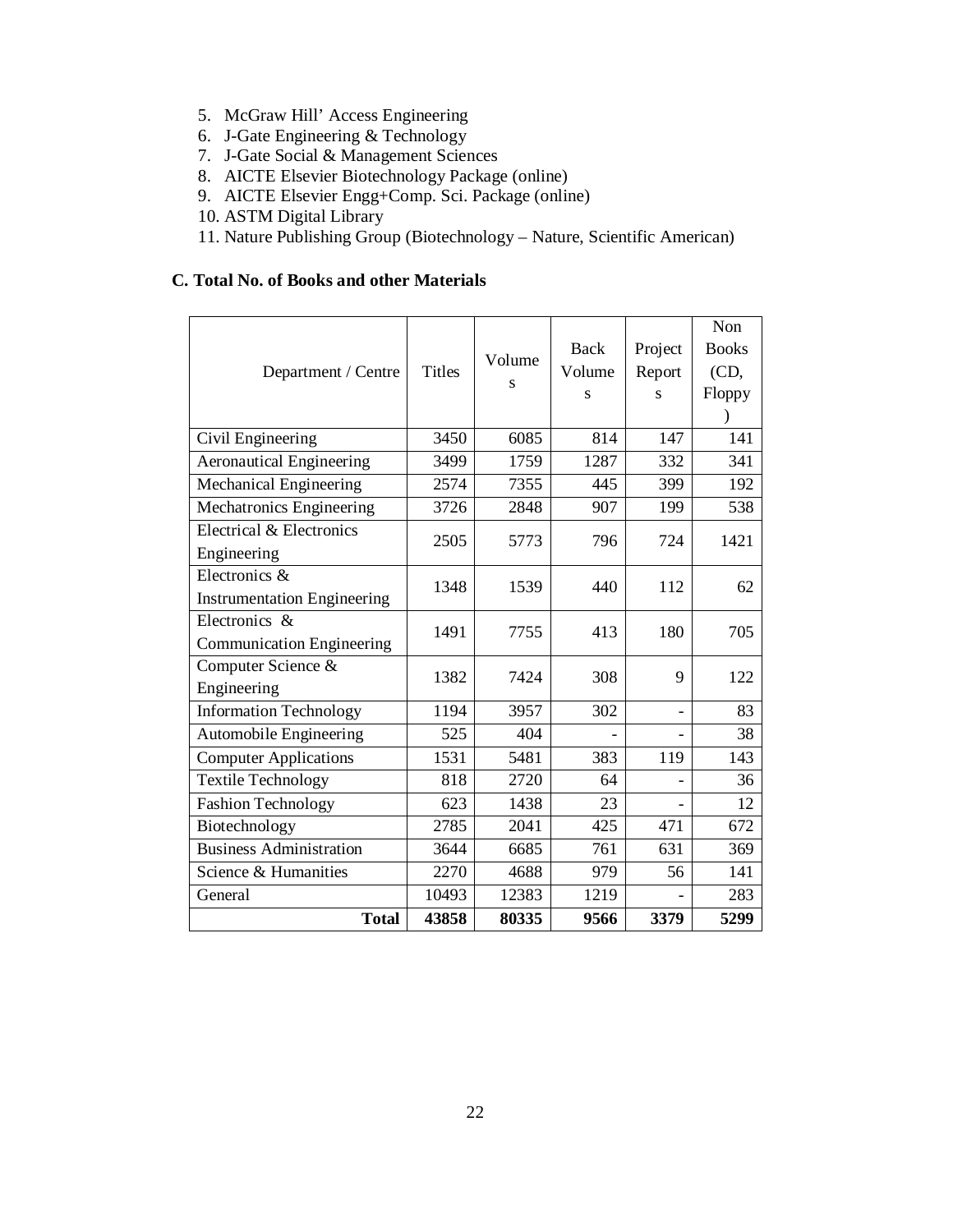# **48. Internal resource mobilization : Kindly provide the amount contributed**

| Research                 | Rs.59.84<br>lakhs       |
|--------------------------|-------------------------|
| Consultancy and training | <b>Rs.8.81</b><br>lakhs |
| Student contribution     | 0                       |
| Alumni contribution      | <b>Rs.5.68</b><br>lakhs |
| Well wishers             | 0                       |

#### **49. Infrastructure and welfare spending: Please specify the amount**

| Amount spent for infrastructure development | <b>Rs.1801.91 lakhs</b> |
|---------------------------------------------|-------------------------|
| Amount spent for student welfare            | <b>Rs.1904.68 lakhs</b> |
| Amount spent for staff welfare              | <b>Rs.142.30 lakhs</b>  |

#### **50. Is delegation of authority practiced**

Yes. Delegation of authority is practiced from top to bottom in the governance of the institution.

#### **51. Does grievance redressal cell exist?**

|          | Yes | No    |
|----------|-----|-------|
| Faculty  |     | $- -$ |
| Students |     | $- -$ |
| Staff    |     | $- -$ |

#### **52. Grievances received from faculty and resolved ( Enter a number; 0 for nil)**

| Number of grievances received | 06 |
|-------------------------------|----|
| Number of grievances resolved | 06 |

### **53. Number of grievances received from students and resolved (Enter a number; 0 for nil)**

| Number of grievances received | 08 |
|-------------------------------|----|
| Number of grievances resolved | 08 |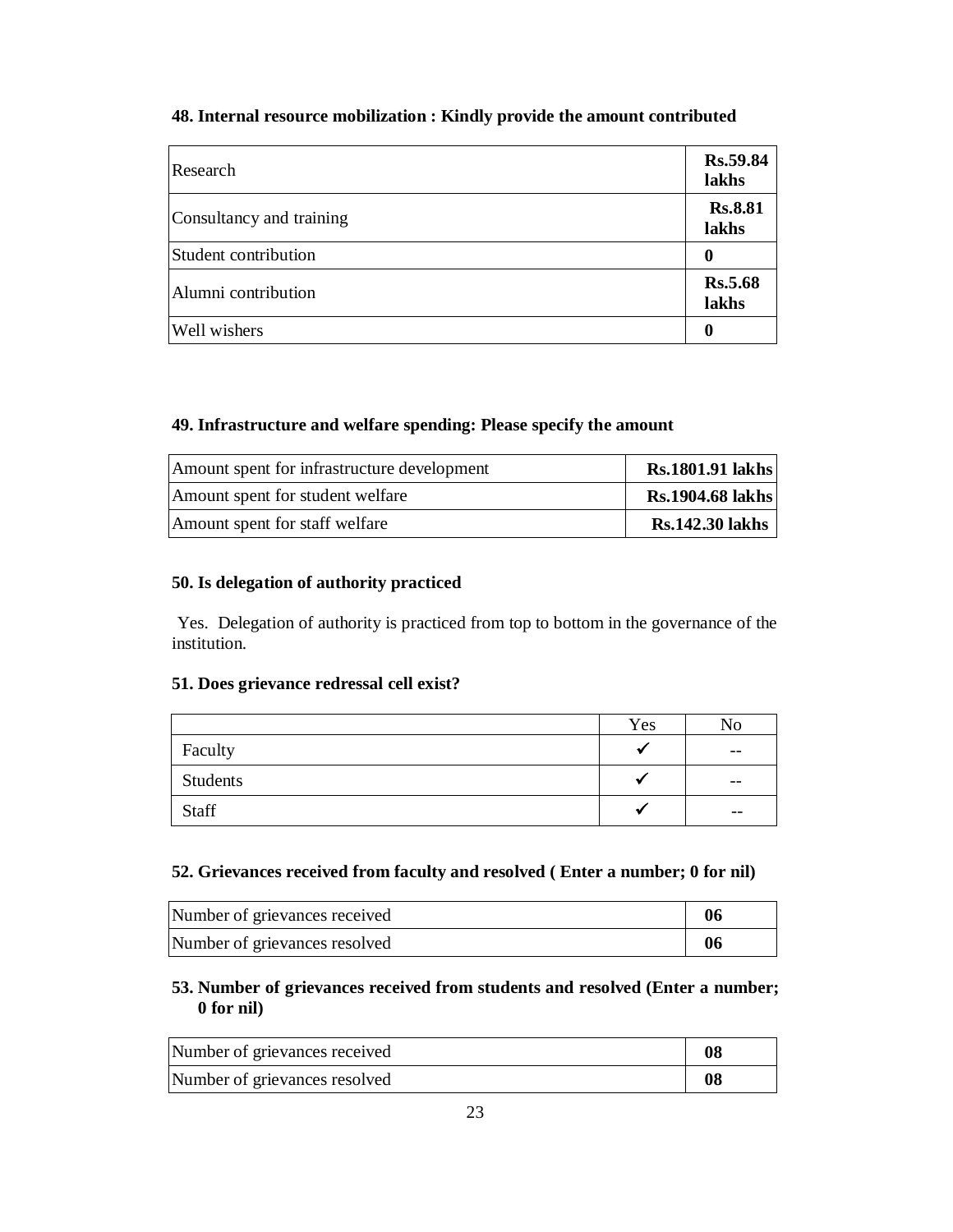# **54. Number of grievances received from other staff members and resolved (Enter a number; 0 for nil)**

| Number of grievances received |  |
|-------------------------------|--|
| Number of grievances resolved |  |

#### **55. Has the institution conducted any SWOT analysis during the year**

Yes, the SWOT analysis is conducted by the institution to identify the different component of SWOT applicable to the institution. Each department is encouraged to conduct the SWOT analysis for self evaluation.

#### **56. The SWOT analysis was done by internal or by external agency**

- Internally by the faculty.
- Externally by leading HR consultants.

# **57. Kindly provide three identified strengths from SWOT Analysis (in bullet format)**

- State of the art infrastructure, laboratory, class rooms and sports facilities.
- Employer friendly curriculum
- High level placements

### **58. Kindly provide three identified weaknesses from the SWOT analysis (in bullet format)**

- Broad basing faculty recruitment who have national representation
- Need to encourage research articles and application for funded projects.
- Encouraging research patterns.
- **59. Kindly provide two opportunities identified from the SWOT analysis (in bullet format)**
	- Streamlining the curriculum to help students to get through NET / SLET / CSIR/ GATE.
	- Developing job oriented diploma programmes.

### **60. Kindly provide two identified challenges/threats from SWOT analysis (in bullet format)**

- Patent registration
- Soft skills development programmes for students